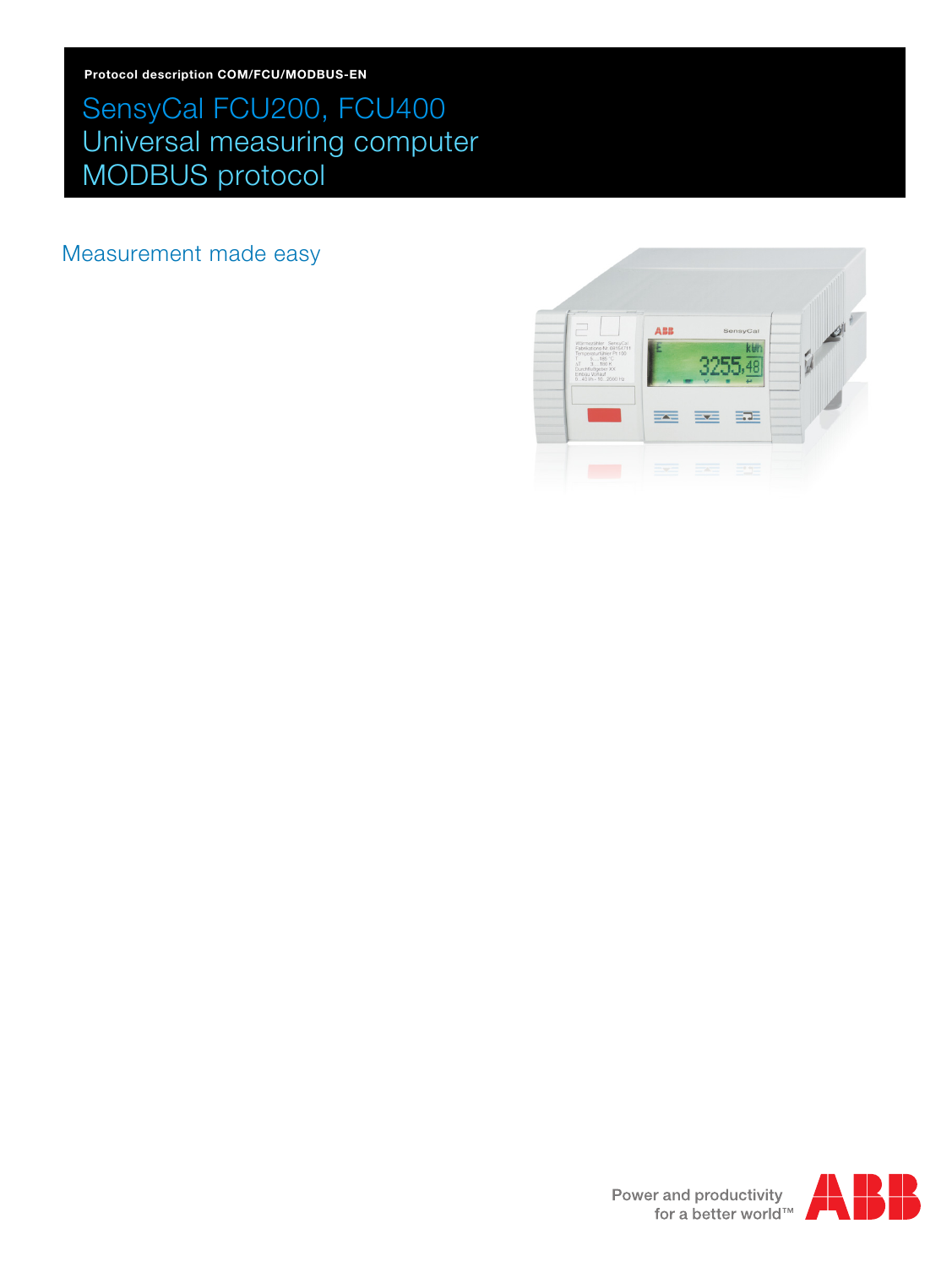

## Universal measuring computer SensyCal FCU200, FCU400

## Protocol description

COM/FCU/MODBUS-EN

02.2015

Translation of the original instruction

## Manufacturer:

#### **ABB Automation Products GmbH Process Automation**

Dransfelder Straße 2 D-37079 Göttingen Germany Tel.: +49 551 905-534 Fax: +49 551 905-555

#### **Customer service center**

Phone: +49 180 5 222 580 Fax: +49 621 381 931-29031 automation.service@de.abb.com

© Copyright 2015 by ABB Automation Products GmbH Subject to changes without notice

This document is protected by copyright. It assists the user in safe and efficient operation of the device. The contents of this document, whether whole or in part, may not be copied or reproduced without prior approval by the copyright holder.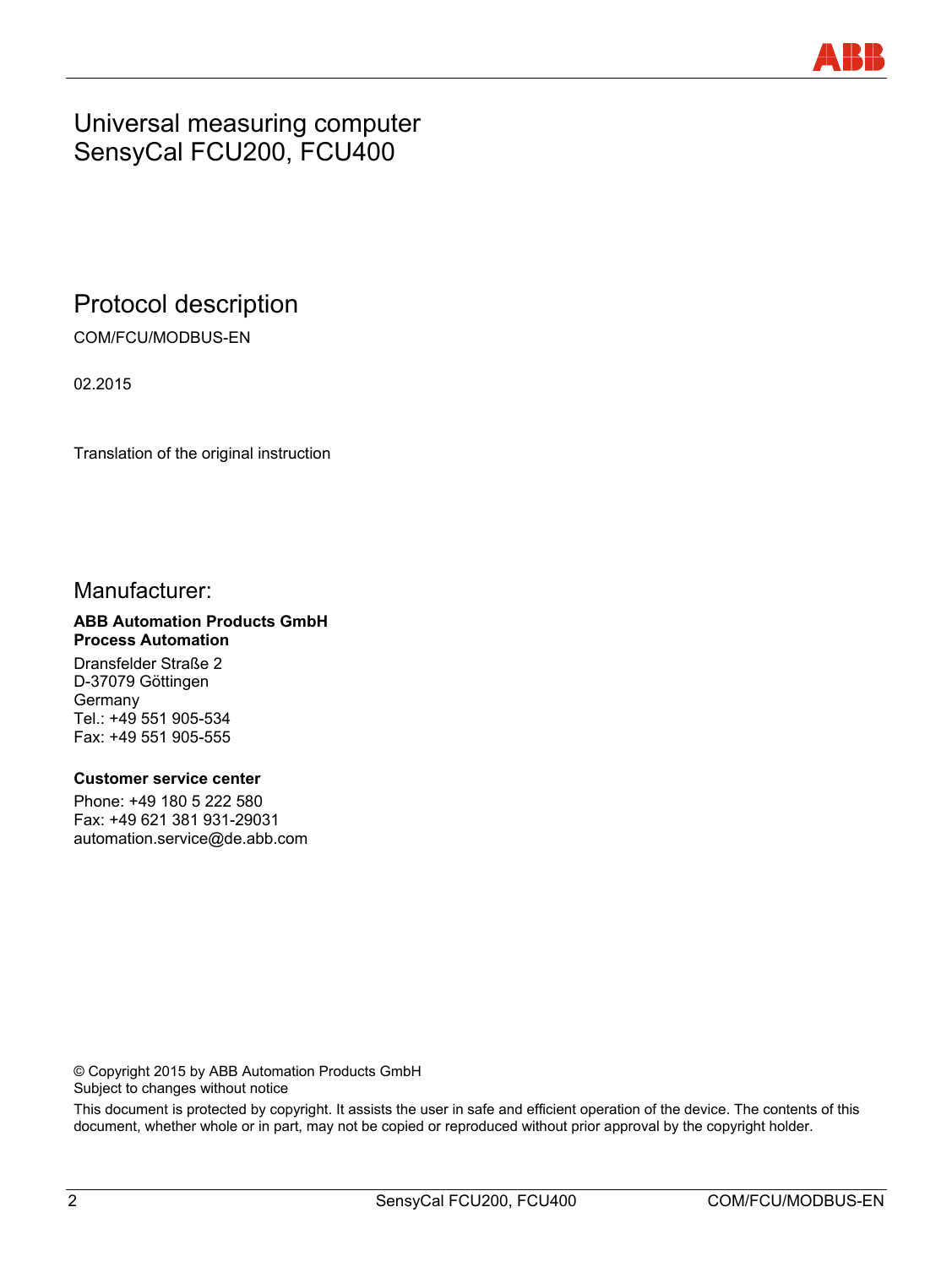# BB

## **Contents**

| $1 \quad$               |  |
|-------------------------|--|
| $\overline{2}$          |  |
| 3 <sup>1</sup>          |  |
| $\overline{\mathbf{4}}$ |  |
| 5                       |  |
| 6 <sup>1</sup>          |  |
| $\overline{7}$          |  |
| 8                       |  |
| 8.1                     |  |
| 8.2                     |  |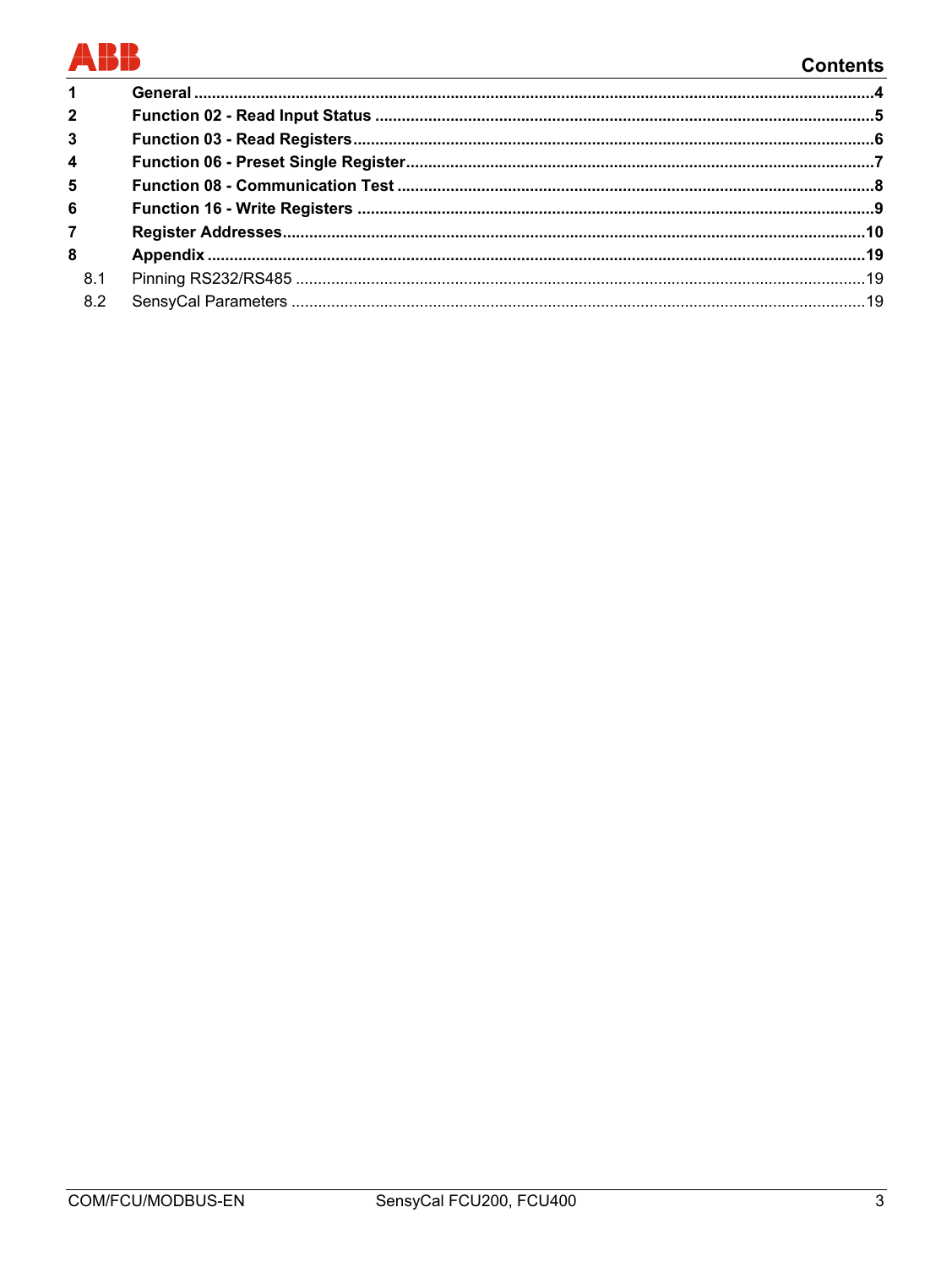#### **General**



### **1 General**

| Mode:   | <b>RTU transmission mode</b>            |                      | (Remote Terminal Unit)                            |
|---------|-----------------------------------------|----------------------|---------------------------------------------------|
| Frame:  | 1 Startbit<br>No Paritybit<br>1 Stopbit | (or even/odd parity) |                                                   |
| Values: |                                         |                      | All values are transmitted in hexadecimale style! |

**Addressrange:** 0…247 (0= Broadcast address)

#### **Errorhandling:**

If an error appears during the transmission the MSBit of the FC (function code) is set. In addition an error byte is sent (exceptionCode). ErrorByte:

| <b>ByteNr</b> |         |    |                   | $3 - 4$ |
|---------------|---------|----|-------------------|---------|
|               | Address | FC | Exception<br>Code | CRC     |

ExceptionCode:

| 01 | illegal function          |
|----|---------------------------|
| 02 | illegal data address      |
| 03 | illegal data value        |
|    | negative acknowledge      |
| FF | fatal error - no response |
|    |                           |

#### **Data encoding**

Standard:

- OPEN MODBUS SPECIFICATION 29 March 1999 Page 4:

Most significant byte is sent first.

Example:

 $0x1234 - 0x120x34$  0x12345678 -> 0x12 0x34 0x56 0x78

Also is available:

- Pair of Register mode (ABB Digimatik):

 $0x1234 - 0x120x34$ 0x12345678 -> 0x56 0x78 0x12 0x34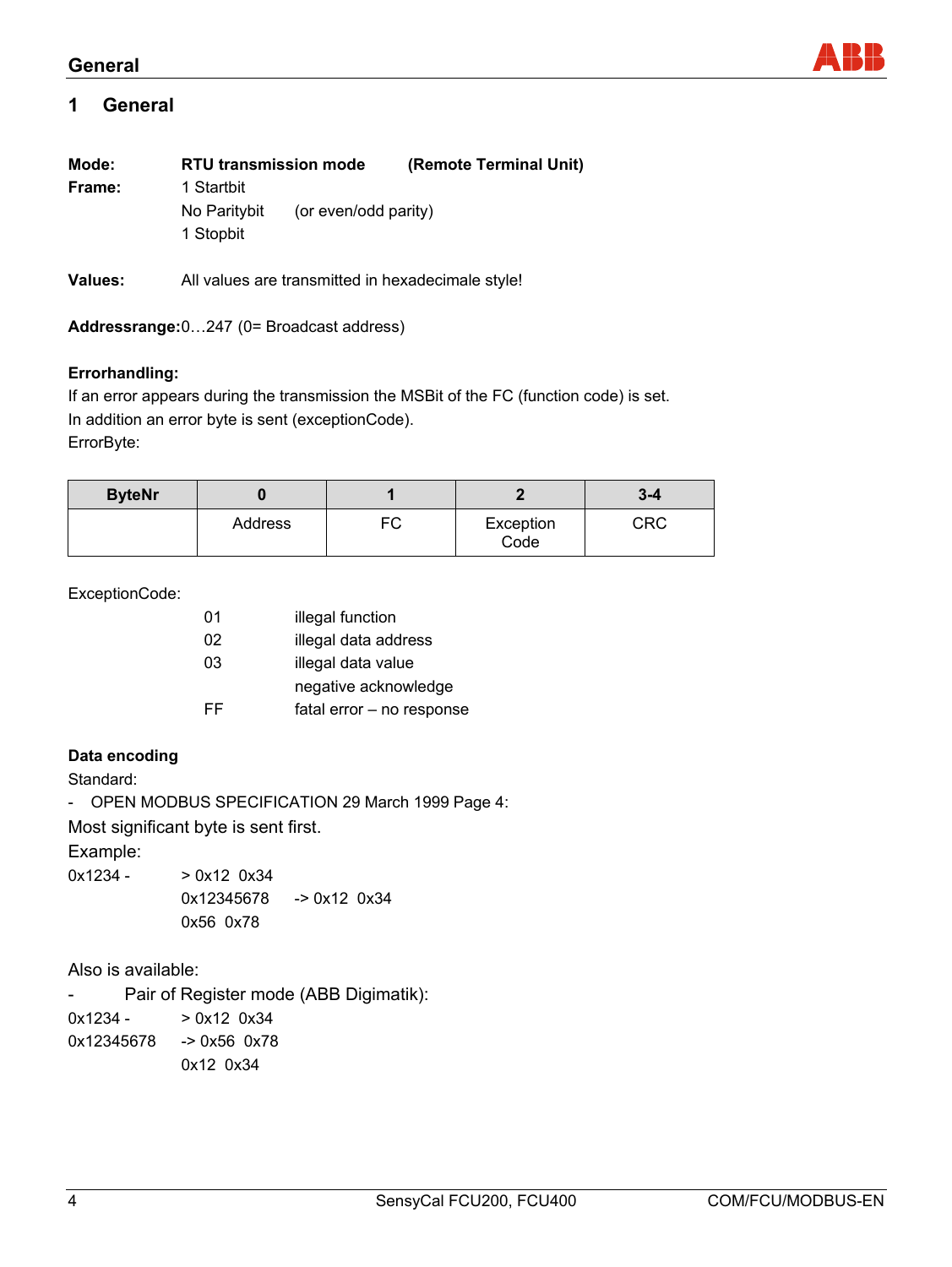

## **2 Function 02 - Read Input Status**

## **Query**

| <b>ByteNr</b>  | 0                                      | 1                       | $\mathbf{2}$ | 3                       | $\boldsymbol{4}$ | 5      | $6 - 7$    |  |  |
|----------------|----------------------------------------|-------------------------|--------------|-------------------------|------------------|--------|------------|--|--|
|                | Address                                | FC                      | StartH       | StartL                  | QuantH           | QuantL | <b>CRC</b> |  |  |
| Address<br>FC. | Slave-Address 1247<br>Function Code 02 |                         |              |                         |                  |        |            |  |  |
| StartH         |                                        |                         |              | StartAddress HighByte 0 |                  |        |            |  |  |
| StartL         |                                        |                         |              | StartAddress LowByte 0  |                  |        |            |  |  |
| QuantH         | 0<br><b>Quantity HighByte</b>          |                         |              |                         |                  |        |            |  |  |
| QuantL         |                                        | <b>Quantity LowByte</b> |              | 0                       |                  |        |            |  |  |

CRC Checksum (Cyclical Redundancy Check)

#### **Response**

| <b>ByteNr</b> |         |    |                      |        |        | $5-6$ |
|---------------|---------|----|----------------------|--------|--------|-------|
|               | Address | FC | <b>Byte</b><br>Count | Data H | Data L | CRC   |

Byte Count Number of data bytes

Data H Value binary input 1 (=0xFF if input 1 is not a binary input) Data L Value binary input 2 (=0xFF if input 2 is not a binary input)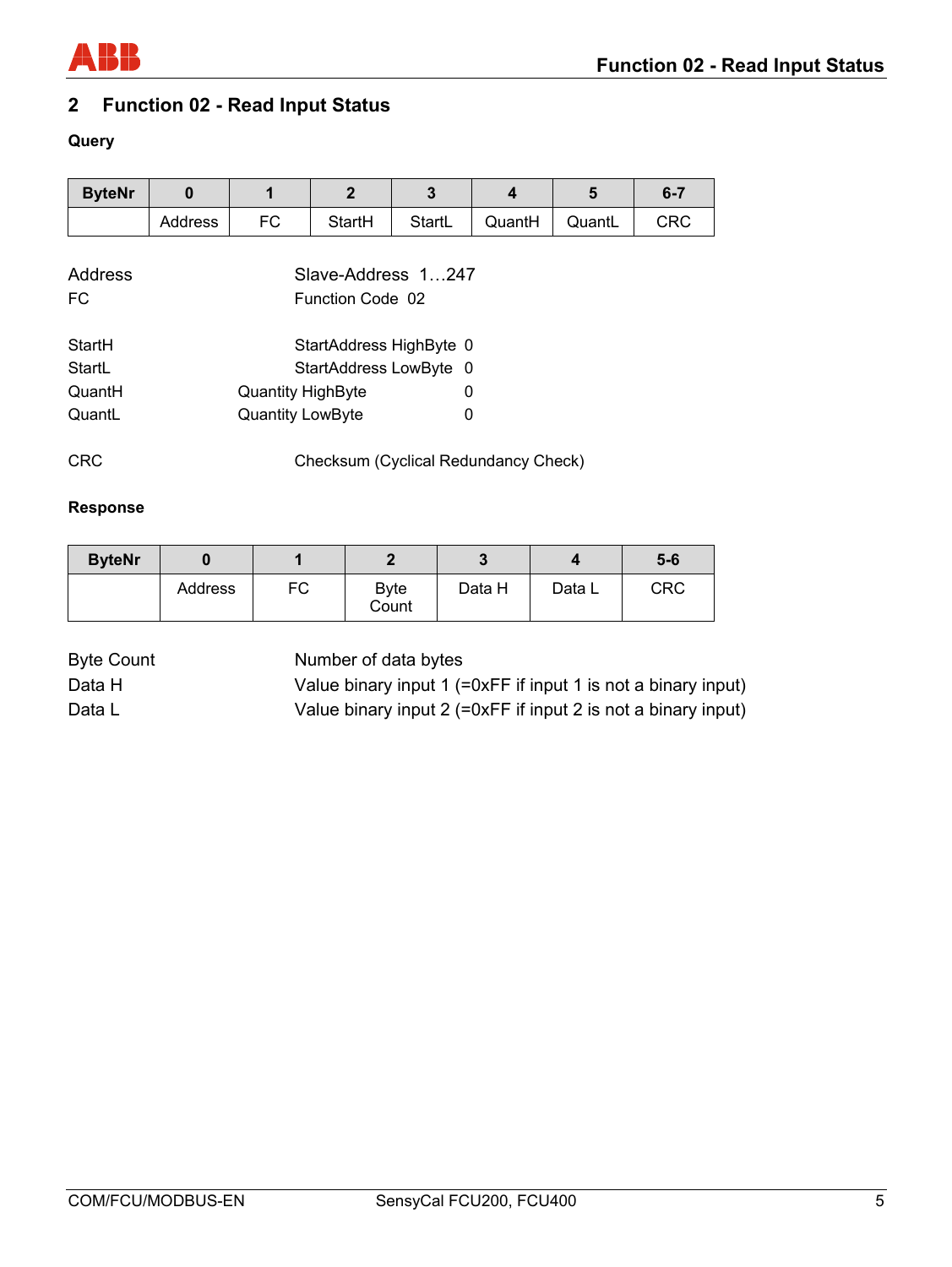## **3 Function 03 - Read Registers**

#### **Query**

| <b>ByteNr</b> |         |    | m             |          |       |       | $6 - 7$    |
|---------------|---------|----|---------------|----------|-------|-------|------------|
|               | Address | FC | StartAdr<br>Н | StartAdr | Quant | Quant | <b>CRC</b> |

**Address** Slave-Address 1…247

**FC** Function Code 03

- **StartAdr H** Starting address Highbyte
- **StartAdr L** Starting address Lowbyte
- **Quant H Quantity Highbyte**
- **Qunat L** Quantity Lowbyte
- **CRC** Checksum (Cyclical Redundancy Check)

#### **Response from slave**

| <b>ByteNr</b> |         |    | n             |         |         |                | $\cdots$ |
|---------------|---------|----|---------------|---------|---------|----------------|----------|
|               | Address | FC | Byte<br>Count | Data[0] | Data[0] | (More<br>data) | CRC      |

**Byte Count** Number of data bytes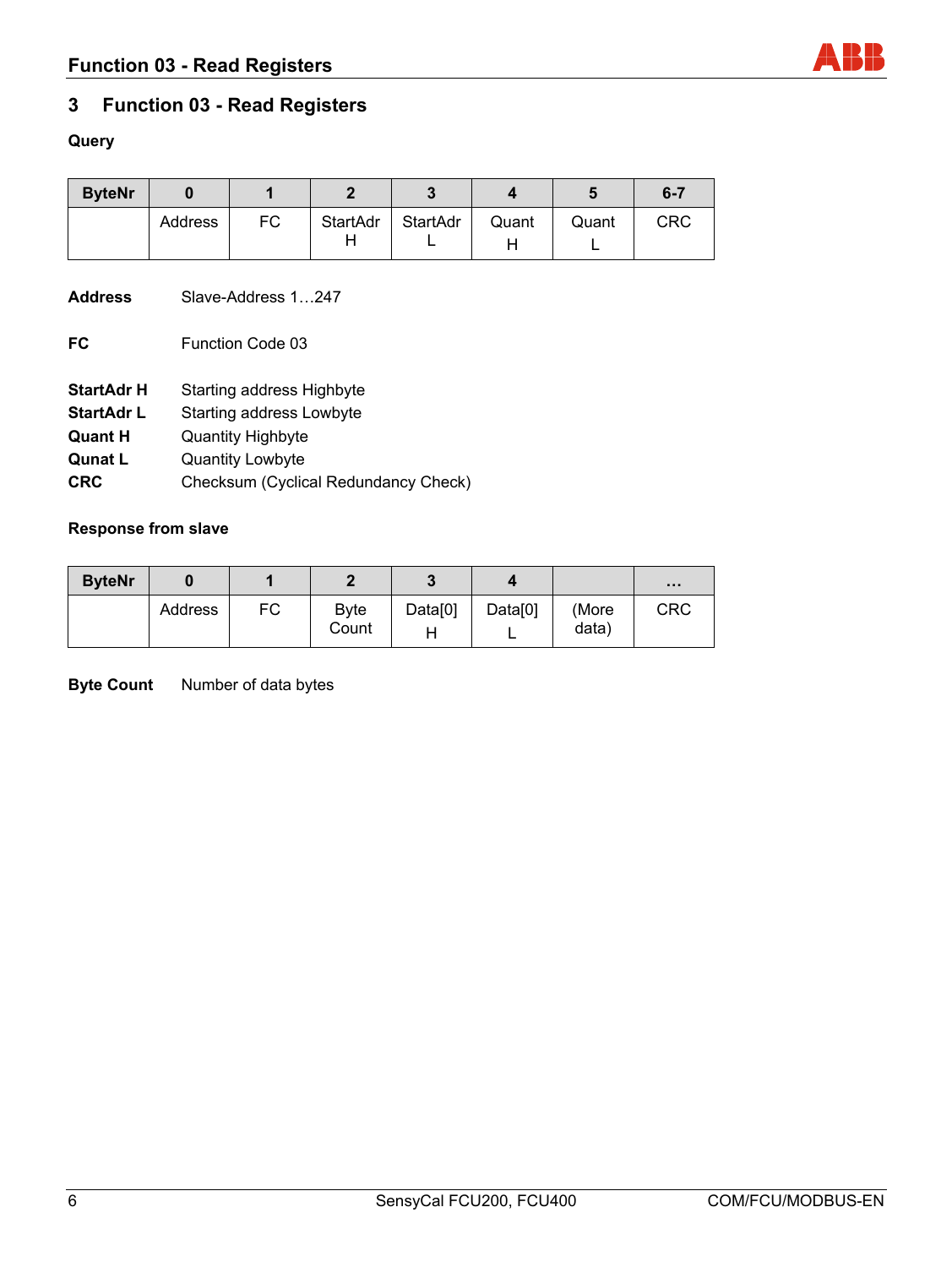

## **4 Function 06 - Preset Single Register**

(only the ModBus unit address can be set!)

### **Query**

| <b>ByteNr</b> |         |    | r    |       |       |        | $6 - 7$ |
|---------------|---------|----|------|-------|-------|--------|---------|
|               | Address | FC | AdrH | Adr L | DataH | Data L | CRC     |

| <b>Address</b> | Slave Address 1247 (no broadcast!)       |
|----------------|------------------------------------------|
| FC             | Function code 06                         |
| Adr H          | Register Address Highbyte<br>(must be 0) |
| Adr L          | Register Address Lowbyte<br>(must be 0)  |
| Data H         | Data Highbyte                            |
| Data L         | Data Lowbyte                             |
| <b>CRC</b>     | Checksumme (Cyclical Redundancy Check)   |

## **Response**

| <b>ByteNr</b> |         |    |      |       |       |        | 6-7 |
|---------------|---------|----|------|-------|-------|--------|-----|
|               | Address | FC | AdrH | Adr L | DataH | Data L | CRC |

The normal response is an echo of the query.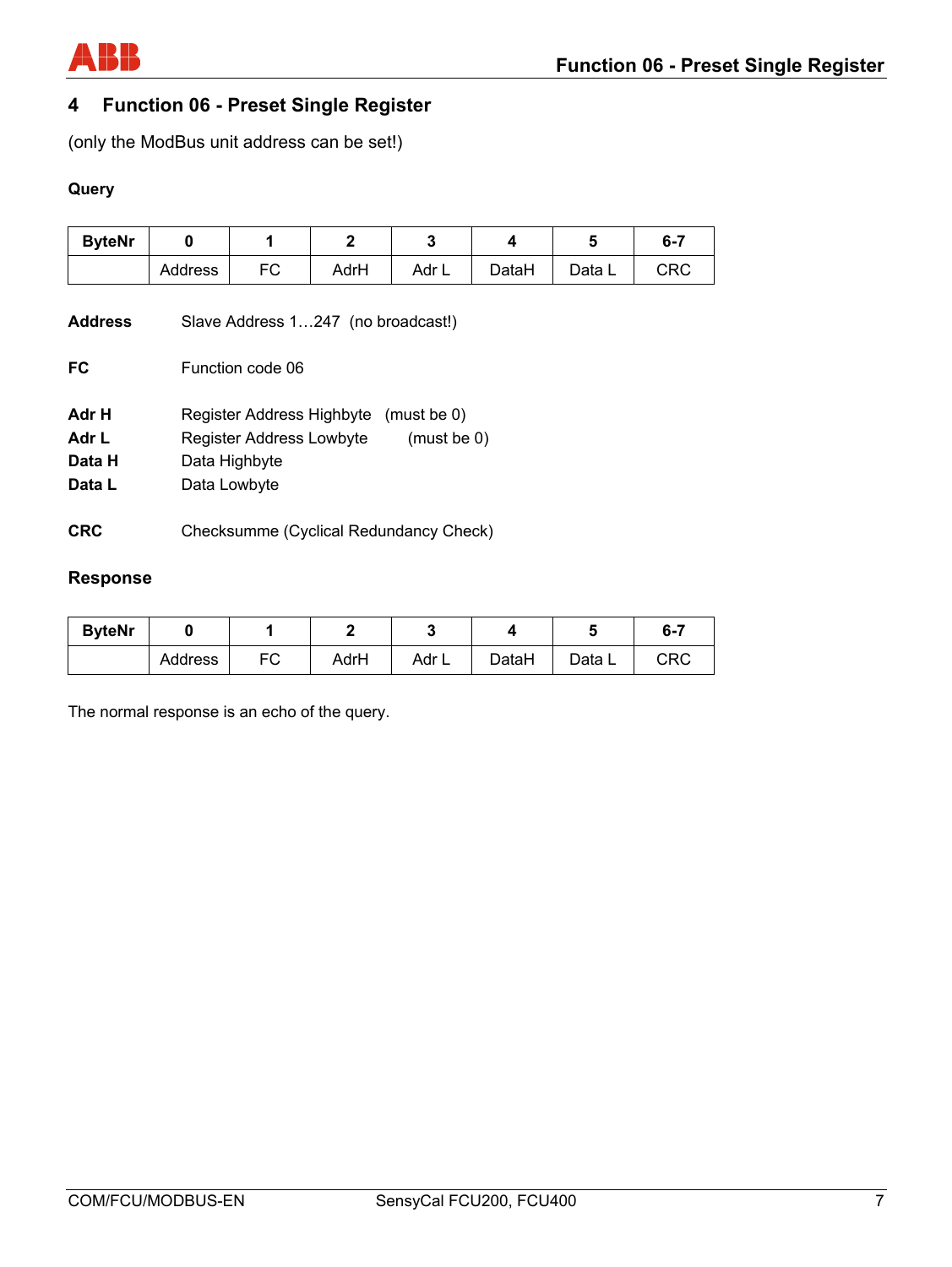## **5 Function 08 - Communication Test**

## **Query**

| <b>ByteNr</b>               | $\bf{0}$                                           | 1               | $\mathbf{2}$      | 3                 | 4      | 5      | $6 - 7$    |  |  |  |
|-----------------------------|----------------------------------------------------|-----------------|-------------------|-------------------|--------|--------|------------|--|--|--|
|                             | Address                                            | FC              | SubF <sub>H</sub> | SubF <sub>L</sub> | Data H | Data L | <b>CRC</b> |  |  |  |
| <b>Address</b>              | Slaveaddress 1247                                  |                 |                   |                   |        |        |            |  |  |  |
| FC                          |                                                    | Functioncode 08 |                   |                   |        |        |            |  |  |  |
| SubF <sub>H</sub><br>SubF L | <b>Subfunction Highbyte</b><br>Subfunction Lowbyte |                 |                   |                   |        |        |            |  |  |  |
| Data H                      | Data Hihgbyte                                      |                 |                   |                   |        |        |            |  |  |  |
| Data L                      | Data Lowbyte                                       |                 |                   |                   |        |        |            |  |  |  |
| <b>CRC</b>                  | Checksumme (Cyclical Redundancy Check)             |                 |                   |                   |        |        |            |  |  |  |

#### **Response**

| <b>ByteNr</b> |         |    |                   |           |        |        | $6 - 7$ |
|---------------|---------|----|-------------------|-----------|--------|--------|---------|
|               | Address | FC | SubF <sub>H</sub> | SubF<br>┕ | Data H | Data L | CRC     |

The normal response to the Return Query Data request is to loopback the same data. The function code and the subfunction code are also echoed.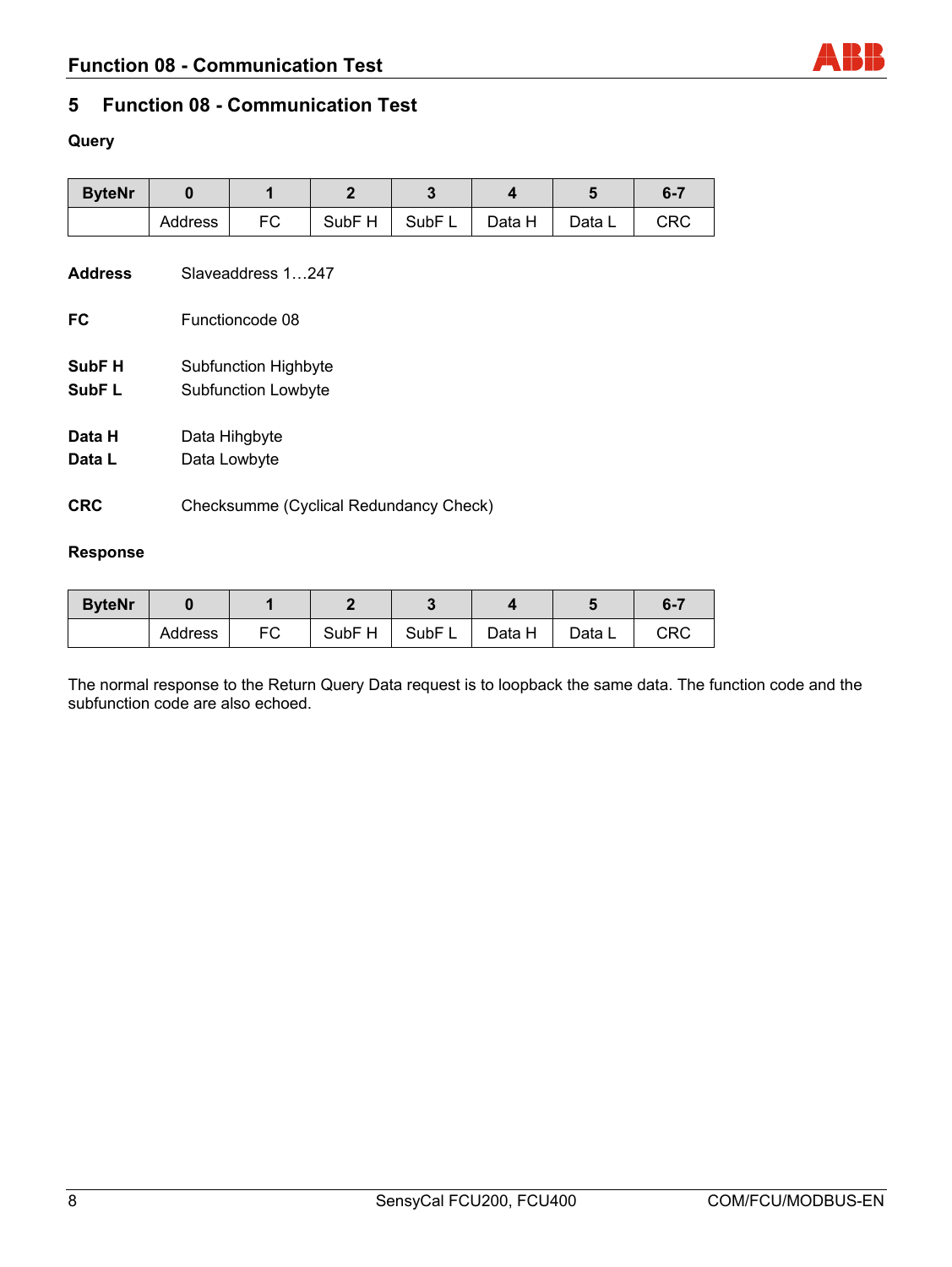

## **6 Function 16 - Write Registers**

## **Query**

| <b>ByteNr</b> |         |    |               |          |        |          |                       |        |        |
|---------------|---------|----|---------------|----------|--------|----------|-----------------------|--------|--------|
|               | Address | FC | StartAdr<br>п | StartAdr | N of R | N of R L | <b>B</b> vte<br>Count | Data H | Data L |

| <b>ByteNr</b> |        |        |     |  |
|---------------|--------|--------|-----|--|
|               | Data H | Data L | CRC |  |

| <b>Address</b>    | Slave-Address 0247              |
|-------------------|---------------------------------|
| FC                | <b>Function Code 0x10</b>       |
| StartAdr H        | Starting address Highbyte       |
| <b>StartAdr L</b> | <b>Starting address Lowbyte</b> |
| N of R H          | Number of registers Highbyte    |
| N of R L          | Number of registers Lowbyte     |
| <b>Byte Count</b> | Number of data bytes            |
| Data H            | Data Highbyte                   |
| Data L            | Data Lowbyte                    |
|                   |                                 |

**CRC** Checksum (Cyclical Redundancy Check)

### **Response**

| <b>ByteNr</b> |         |    |          |                                | $6 - 7$ |
|---------------|---------|----|----------|--------------------------------|---------|
|               | Address | FC | StartAdr | StartAdr   N of R H   N of R L | CRC     |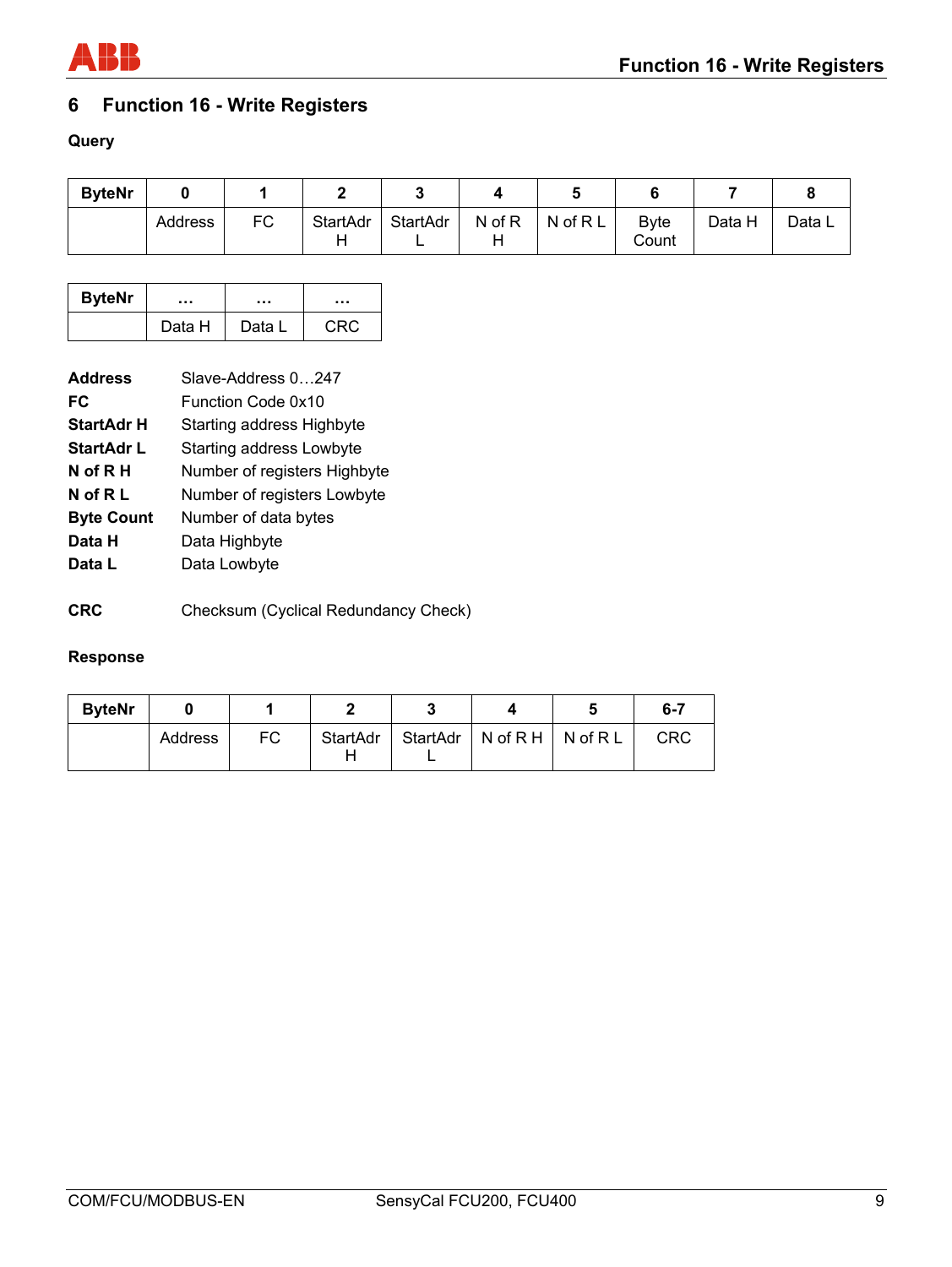

| <b>Address</b><br>(dec) | <b>Address</b><br>(hex) | <b>Access</b> | <b>Format</b>       | <b>Description</b>                  |
|-------------------------|-------------------------|---------------|---------------------|-------------------------------------|
|                         |                         |               |                     |                                     |
| 40000                   | 9C40                    | <b>RW</b>     | Byte $(6)$          | Current date/time                   |
| 40001                   | 9C41                    | <b>RO</b>     | Byte $(8)$          | FabricationNr                       |
| 40002                   | 9C42                    | <b>RO</b>     |                     | Free text                           |
| 40003                   | 9C43                    | <b>RO</b>     | Byte (40)           | SW-Version, Erstellungsdatum        |
| 41001                   | A029                    | <b>RO</b>     | Byte $(8)$<br>Float | MainCounter1                        |
| 41002                   | A02A                    | <b>RO</b>     | Float               | MainCounter2                        |
| 41003                   | A02B                    | <b>RO</b>     | Float               | MainCounter3                        |
| 41004                   | A02C                    | <b>RO</b>     | Float               | MainCounter4                        |
| 41005                   | A02D                    | <b>RO</b>     | Float               | MainCounter5                        |
| 41006                   | A02E                    | <b>RO</b>     | Float               | MainCounter6                        |
| 41007                   | A02F                    | <b>RO</b>     | Float               |                                     |
|                         |                         | <b>RO</b>     |                     | BillingDate1 MainCounter1           |
| 41008                   | A030                    | <b>RO</b>     | Float               | BillingDate1 MainCounter2           |
| 41009                   | A031                    |               | Float               | BillingDate1 MainCounter3           |
| 41010                   | A032                    | <b>RO</b>     | Float               | BillingDate1 MainCounter4           |
| 41011                   | A033                    | <b>RO</b>     | Float               | BillingDate1 MainCounter5           |
| 41012                   | A034                    | <b>RO</b>     | Float               | BillingDate1 MainCounter6           |
| 41013                   | A035                    | <b>RO</b>     | Float               | BillingDate2 MainCounter1           |
| 41014                   | A036                    | <b>RO</b>     | Float               | BillingDate2 MainCounter2           |
| 41015                   | A037                    | <b>RO</b>     | Float               | BillingDate2 MainCounter3           |
| 41016                   | A038                    | <b>RO</b>     | Float               | BillingDate2 MainCounter4           |
| 41017                   | A039                    | <b>RO</b>     | Float               | BillingDate2 MainCounter5           |
| 41018                   | A03A                    | <b>RO</b>     | Float               | BillingDate2 MainCounter6           |
| 41019                   | A03B                    | <b>RO</b>     | Byte $(6)$          | BillingDate1                        |
| 41020                   | A03C                    | <b>RO</b>     | Byte $(6)$          | BillingDate2                        |
| 42001                   | A411                    | <b>RO</b>     | Float               | PhysicalValue1<br>(zum Beispiel: P) |
| 42002                   | A412                    | <b>RO</b>     | Float               | PhysicalValue2<br>(Qm)              |
| 42003                   | A413                    | <b>RO</b>     | Float               | PhysicalValue3<br>(Qv)              |
| 42004                   | A414                    | <b>RO</b>     | Float               | PhysicalValue4<br>(Tw)              |
| 42005                   | A415                    | <b>RO</b>     | Float               | PhysicalValue5<br>(Tk)              |
| 42006                   | A416                    | <b>RO</b>     | Float               | (Tb)<br>PhysicalValue6              |
| 42007                   | A417                    | <b>RO</b>     | Float               | PhysicalValue7<br>(rho)             |
| 42008                   | A418                    | <b>RO</b>     | Float               | PhysicalValue8<br>(hw)              |
| 42009                   | A419                    | <b>RO</b>     | Float               | PhysicalValue9<br>(hk)              |
| To                      |                         |               |                     |                                     |
| 42050                   | A442                    | <b>RO</b>     | Float               | PhysicalValue50                     |
| 44000                   | ABE0                    | <b>RO</b>     | Byte (12)           | DL Actual LogNr                     |
| 44010                   | ABEA                    | <b>WO</b>     | Byte(2)             | Nr des auszulesenden Logs           |
|                         |                         |               |                     | muß zuerst geschrieben werden       |
|                         |                         |               |                     | danach Wartezeit von 0,5s           |
| 44100                   | AC44                    | <b>RO</b>     | Byte $(6)$          | DL Date/time                        |
| 44101                   | <b>AC45</b>             | <b>RO</b>     | Float               | DL MainCounter1                     |
|                         |                         |               |                     |                                     |
| $\cdots$<br>44106       | AC4A                    | <b>RO</b>     | Float               | DL MainCounter6                     |
| 44111                   | AC4F                    | <b>RO</b>     | Float               | DL Physical value1                  |
| 44112                   | <b>AC50</b>             | <b>RO</b>     | Float               | DL Physical value2                  |
|                         |                         |               |                     |                                     |
| 44160                   | AC80                    | <b>RO</b>     | Float               | DL Physical value50                 |
|                         |                         |               |                     |                                     |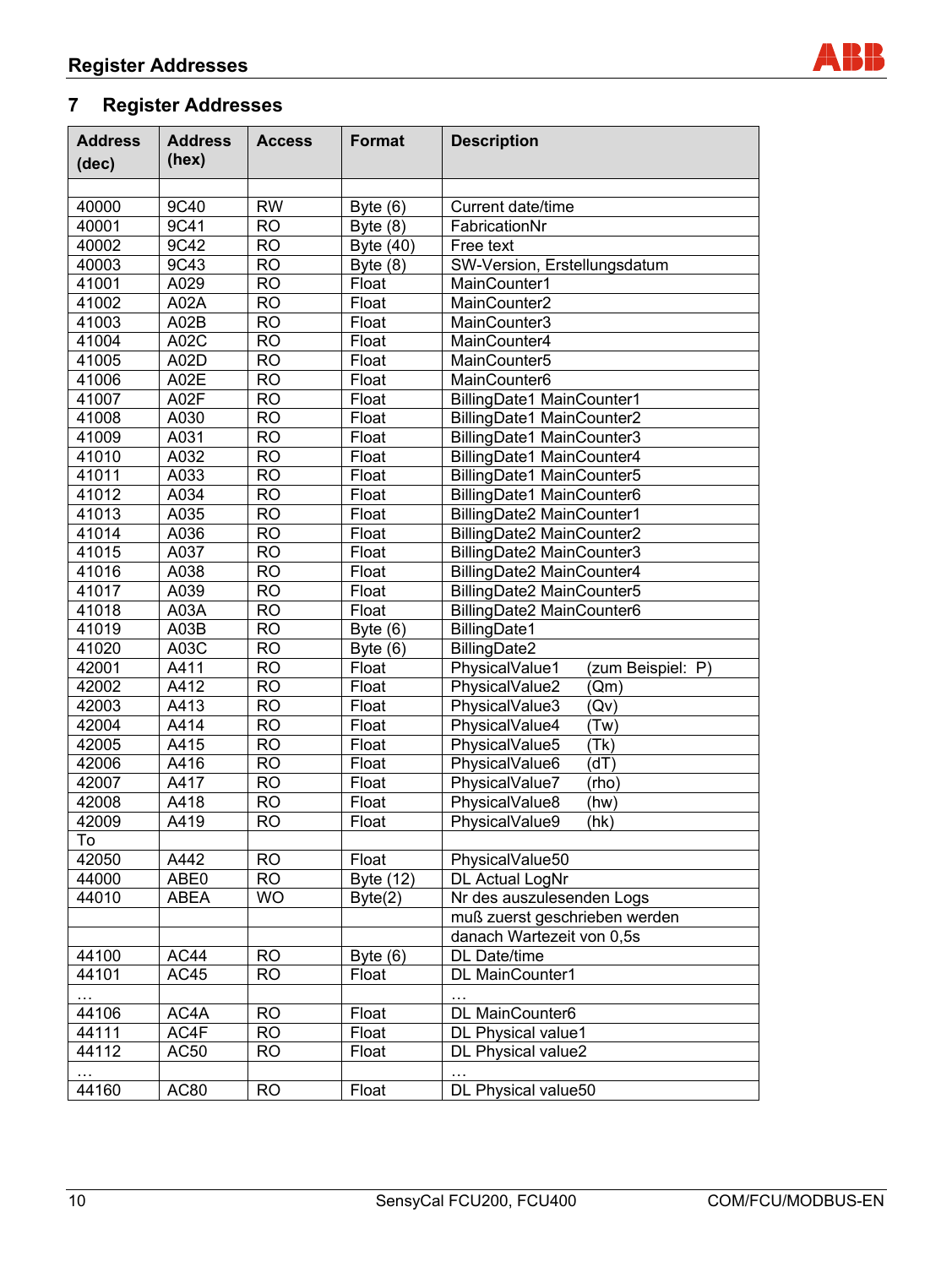

| <b>Address</b> | <b>Address</b><br>(hex) | <b>Access</b>   | <b>Format</b>       | <b>Description</b>                     |
|----------------|-------------------------|-----------------|---------------------|----------------------------------------|
| (dec)          |                         |                 |                     |                                        |
| 44161          | <b>AC81</b>             | <b>RO</b>       | Float               | MaxVal1/Date<br>DL                     |
| 44162          | AC82                    | $\overline{RO}$ | Float               | MaxVal2/Date<br><b>DL</b>              |
| 44163          | <b>AC83</b>             | $\overline{RO}$ | Float               | MaxVal3/Date<br>DL                     |
| 44164          | AC84                    | $\overline{RO}$ | Float               | MaxVal4/Date<br>DL                     |
| 44165          | AC85                    | $\overline{RO}$ | Float               | MaxVal5/Date<br>DL                     |
| 44166          | AC86                    | $\overline{RO}$ | Float               | MaxVal6/Date<br>DL                     |
| 44167          | AC87                    | $\overline{RO}$ | Float               | MaxVal7/Date<br>DL                     |
| 44168          | AC88                    | $\overline{RO}$ | Float               | MaxVal8/Date<br>DL                     |
| 44169          | <b>AC89</b>             | $\overline{RO}$ | Float               | MinVal1/Date<br>DL                     |
| 44170          | AC8A                    | $\overline{RO}$ | Float               | MinVal2/Date<br>DL                     |
| 44171          | AC8B                    | $\overline{RO}$ | Float               | MinVal3/Date<br>DL                     |
| 44172          | AC8C                    | $\overline{RO}$ | Float               | MinVal4/Date<br>DL                     |
| 44173          | AC8D                    | $\overline{RO}$ | Float               | MinVal5/Date<br>DL                     |
| 44174          | AC8E                    | $\overline{RO}$ | Float               | MinVal6/Date<br>DL                     |
| 44175          | AC8F                    | <b>RO</b>       | $\overline{F}$ loat | MinVal7/Date<br>DL                     |
| 44176          | AC90                    | <b>RO</b>       | Float               | MinVal8/Date<br>DL.                    |
|                |                         |                 |                     | Adressen differieren je nach Applik.!! |
|                |                         |                 |                     | Die Max/Min-Werte werden ohne          |
|                |                         |                 |                     | Lücke abgespeichert.                   |
| 44177          | AC91                    | <b>RO</b>       | Float               | DL_Average1                            |
| 44178          | AC92                    | $\overline{RO}$ | Float               | DL_Average2                            |
| 44179          | AC93                    | $\overline{RO}$ | Float               | DL_Average3                            |
| 44180          | AC94                    | $\overline{RO}$ | Float               | DL_Average4                            |
| 44181          | AC95                    | $\overline{RO}$ | Float               | DL_Average5                            |
| 44182          | AC96                    | $\overline{RO}$ | Float               | DL_Average6                            |
| 44183          | AC97                    | $\overline{RO}$ | Float               | DL_Average7                            |
| 44184          | AC98                    | $\overline{RO}$ | Float               | DL_Average8                            |
| 50002          | C352                    | $\overline{RW}$ | Float               | Temp[0].PhysMin                        |
| 50006          | C356                    | $\overline{RW}$ | Float               | Temp[0].PhysMax                        |
| 50012          | C35C                    | $\overline{RW}$ | Float               | Temp[0].RefCode                        |
| 50016          | C360                    | $\overline{RW}$ | Float               | Temp[0].ReserveMin                     |
| 50020          | C364                    | $\overline{RW}$ | Float               | Temp[0].ReserveMax                     |
| 50026          | C36A                    | $\overline{RW}$ | Float               | Temp[1].PhysMin                        |
| 50030          | C <sub>36</sub> E       | $\overline{RW}$ | Float               | Temp[1].PhysMax                        |
| 50036          | C374                    | $\overline{RW}$ | Float               | Temp[1].Referenz                       |
| 50040          | C378                    | <b>RW</b>       | Float               | Temp[1].ReserveMin                     |
| 50044          | $\overline{C37C}$       | $\overline{RW}$ | Float               | Temp[1].ReserveMax                     |
| 50050          | C382                    | $\overline{RW}$ | Float               | IO[0].ElektMin                         |
| 50054          | C386                    | $\overline{RW}$ | Float               | IO <sub>[0]</sub> .ElektMax            |
| 50058          | C38A                    | $\overline{RW}$ | Float               | IO[0].PhysMin                          |
| 50062          | C38E                    | $\overline{RW}$ | Float               | IO[0].PhysMax                          |
| 50068          | C394                    | $\overline{RW}$ | Float               | IO[0].Referenz                         |
| 50072          | C398                    | $\overline{RW}$ | Float               | IO[0].ReserveMin                       |
| 50076          | C39C                    | $\overline{RW}$ | Float               | IO[0].ReserveMax                       |
| 50082          | C3A2                    | $\overline{RW}$ | Float               | IO[1].ElektMin                         |
| 50086          | C3A6                    | $\overline{RW}$ | Float               | IO[1].ElektMax                         |
| 50090          | C <sub>3</sub> AA       | $\overline{RW}$ | Float               | IO[1].PhysMin                          |
| 50094          | C3AE                    | $\overline{RW}$ | Float               | IO[1].PhysMax                          |
| 50100          | C3B4                    | $\overline{RW}$ | Float               | IO[1].Referenz                         |
| 50104          | C3B8                    | $\overline{RW}$ | Float               | IO[1].ReserveMin                       |
| 50108          | C3BC                    | $\overline{RW}$ | Float               | IO[1].ReserveMax                       |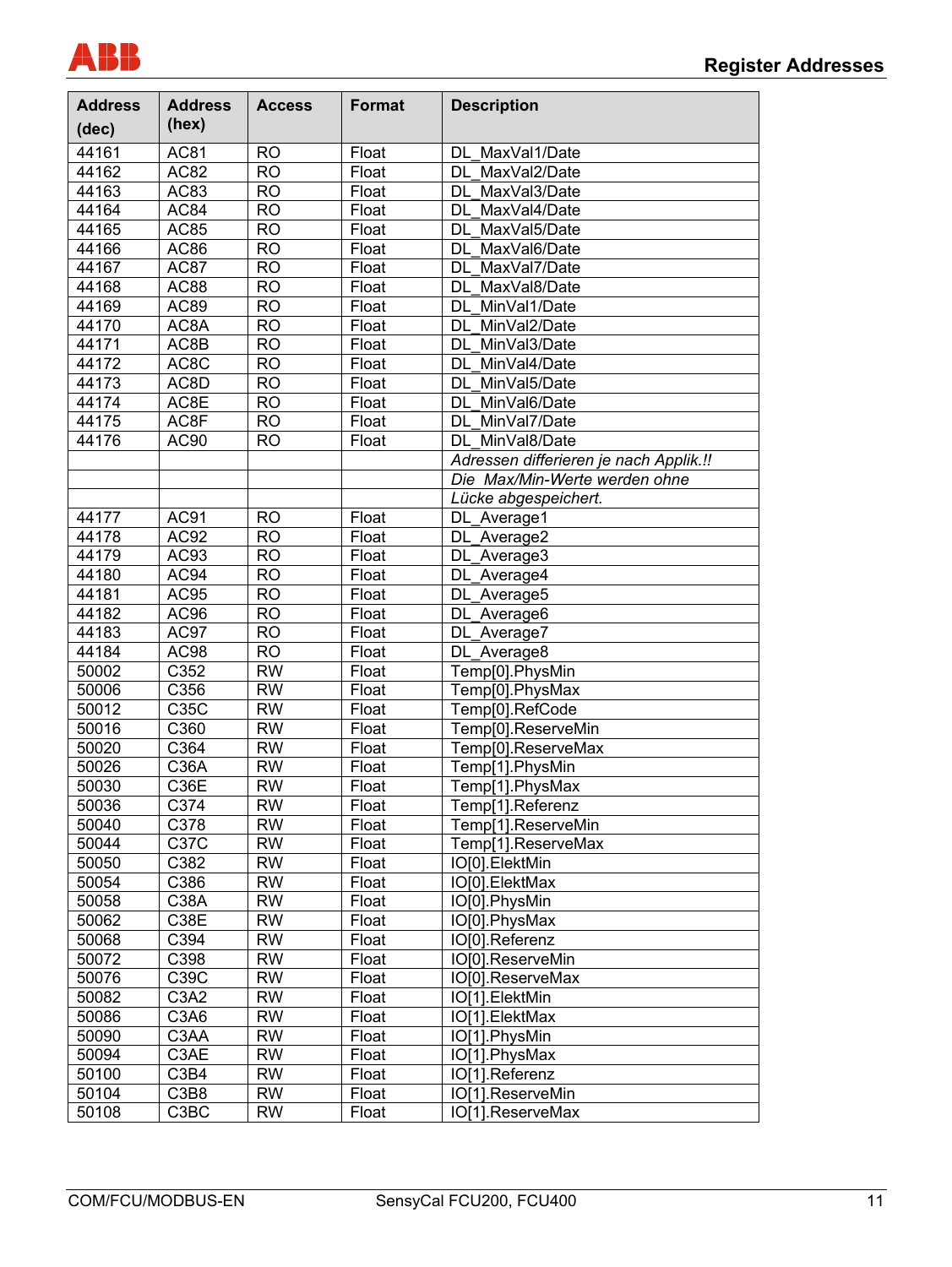

| <b>Address</b><br>(dec) | <b>Address</b><br>(hex)       | <b>Access</b>   | <b>Format</b> | <b>Description</b> |
|-------------------------|-------------------------------|-----------------|---------------|--------------------|
| 50114                   | C3C2                          | <b>RW</b>       | Float         | IO[2].ElektMin     |
| 50118                   | C3C6                          | <b>RW</b>       | Float         | IO[2].ElektMax     |
| 50122                   | C <sub>3</sub> CA             | <b>RW</b>       | Float         | IO[2].PhysMin      |
| 50126                   | C <sub>3</sub> CE             | <b>RW</b>       | Float         | IO[2].PhysMax      |
| 50132                   | C <sub>3</sub> D <sub>4</sub> | <b>RW</b>       | Float         |                    |
|                         | C <sub>3</sub> D <sub>8</sub> | <b>RW</b>       |               | IO[2].Referenz     |
| 50136<br>50140          |                               | <b>RW</b>       | Float         | IO[2].ReserveMin   |
|                         | C <sub>3</sub> D <sub>C</sub> |                 | Float         | IO[2].ReserveMax   |
| 50146                   | C <sub>3</sub> E <sub>2</sub> | <b>RW</b>       | Float         | IO[3].ElektMin     |
| 50150                   | C3E6                          | <b>RW</b>       | Float         | IO[3].ElektMax     |
| 50154                   | C3EA                          | <b>RW</b>       | Float         | IO[3].PhysMin      |
| 50158                   | C3EE                          | <b>RW</b>       | Float         | IO[3].PhysMax      |
| 50164                   | C <sub>3F4</sub>              | <b>RW</b>       | Float         | IO[3].Referenz     |
| 50168                   | C <sub>3F8</sub>              | <b>RW</b>       | Float         | IO[3].ReserveMin   |
| 50172                   | C <sub>3</sub> FC             | <b>RW</b>       | Float         | IO[3].ReserveMax   |
| 50178                   | C402                          | <b>RW</b>       | Float         | IO[4].ElektMin     |
| 50182                   | C406                          | <b>RW</b>       | Float         | IO[4].ElektMax     |
| 50186                   | <b>C40A</b>                   | $\overline{RW}$ | Float         | IO[4].PhysMin      |
| 50190                   | C40E                          | <b>RW</b>       | Float         | IO[4].PhysMax      |
| 50196                   | C414                          | $\overline{RW}$ | Float         | IO[4].Referenz     |
| 50200                   | C418                          | <b>RW</b>       | Float         | IO[4].ReserveMin   |
| 50204                   | C41C                          | <b>RW</b>       | Float         | IO[4].ReserveMax   |
| 50210                   | C422                          | <b>RW</b>       | Float         | IO[5].ElektMin     |
| 50214                   | C426                          | <b>RW</b>       | Float         | IO[5].ElektMax     |
| 50218                   | <b>C42A</b>                   | <b>RW</b>       | Float         | IO[5].PhysMin      |
| 50222                   | C42E                          | <b>RW</b>       | Float         | IO[5].PhysMax      |
| 50228                   | C434                          | <b>RW</b>       | Float         | IO[5].Referenz     |
| 50232                   | C438                          | <b>RW</b>       | Float         | IO[5].ReserveMin   |
| 50236                   | C43C                          | <b>RW</b>       | Float         | IO[5].ReserveMax   |
| 50242                   | C442                          | <b>RW</b>       | Float         | IO[6].ElektMin     |
| 50246                   | C446                          | <b>RW</b>       | Float         | IO[6].ElektMax     |
| 50250                   | <b>C44A</b>                   | <b>RW</b>       | Float         | IO[6].PhysMin      |
| 50254                   | <b>C44E</b>                   | <b>RW</b>       | Float         | IO[6].PhysMax      |
| 50260                   | C454                          | <b>RW</b>       | Float         | IO[6].Referenz     |
| 50264                   | C458                          | <b>RW</b>       | Float         | IO[6].ReserveMin   |
| 50268                   | C45C                          | $R\overline{W}$ | Float         | IO[6].ReserveMax   |
| 50274                   | C462                          | <b>RW</b>       | Float         | IO[7].ElektMin     |
| 50278                   | C466                          | <b>RW</b>       | Float         | IO[7].ElektMax     |
| 50282                   | <b>C46A</b>                   | <b>RW</b>       | Float         | IO[7].PhysMin      |
| 50286                   | C46E                          | <b>RW</b>       | Float         | IO[7].PhysMax      |
| 50292                   | C474                          | <b>RW</b>       | Float         | IO[7].Referenz     |
| 50296                   | C478                          | <b>RW</b>       | Float         | IO[7].ReserveMin   |
| 50300                   | <b>C47C</b>                   | <b>RW</b>       | Float         | IO[7].ReserveMax   |
| 50306                   | C482                          | <b>RW</b>       | Float         | IO[8].ElektMin     |
| 50310                   | C486                          | <b>RW</b>       | Float         | IO[8].ElektMax     |
| 50314                   | <b>C48A</b>                   | <b>RW</b>       | Float         | IO[8].PhysMin      |
| 50318                   | <b>C48E</b>                   | <b>RW</b>       | Float         | IO[8].PhysMax      |
| 50324                   | C494                          | <b>RW</b>       | Float         | IO[8].Referenz     |
| 50328                   | C498                          | <b>RW</b>       | Float         | IO[8].ReserveMin   |
| 50332                   | C49C                          | <b>RW</b>       | Float         | IO[8].ReserveMax   |
| 50338                   | C <sub>4</sub> A <sub>2</sub> | <b>RW</b>       | Float         | IO[9].ElektMin     |
| 50342                   | C4A6                          | <b>RW</b>       | Float         | IO[9].ElektMax     |
| 50346                   | C4AA                          | <b>RW</b>       | Float         | IO[9].PhysMin      |
| 50350                   | C4AE                          | <b>RW</b>       | Float         | IO[9].PhysMax      |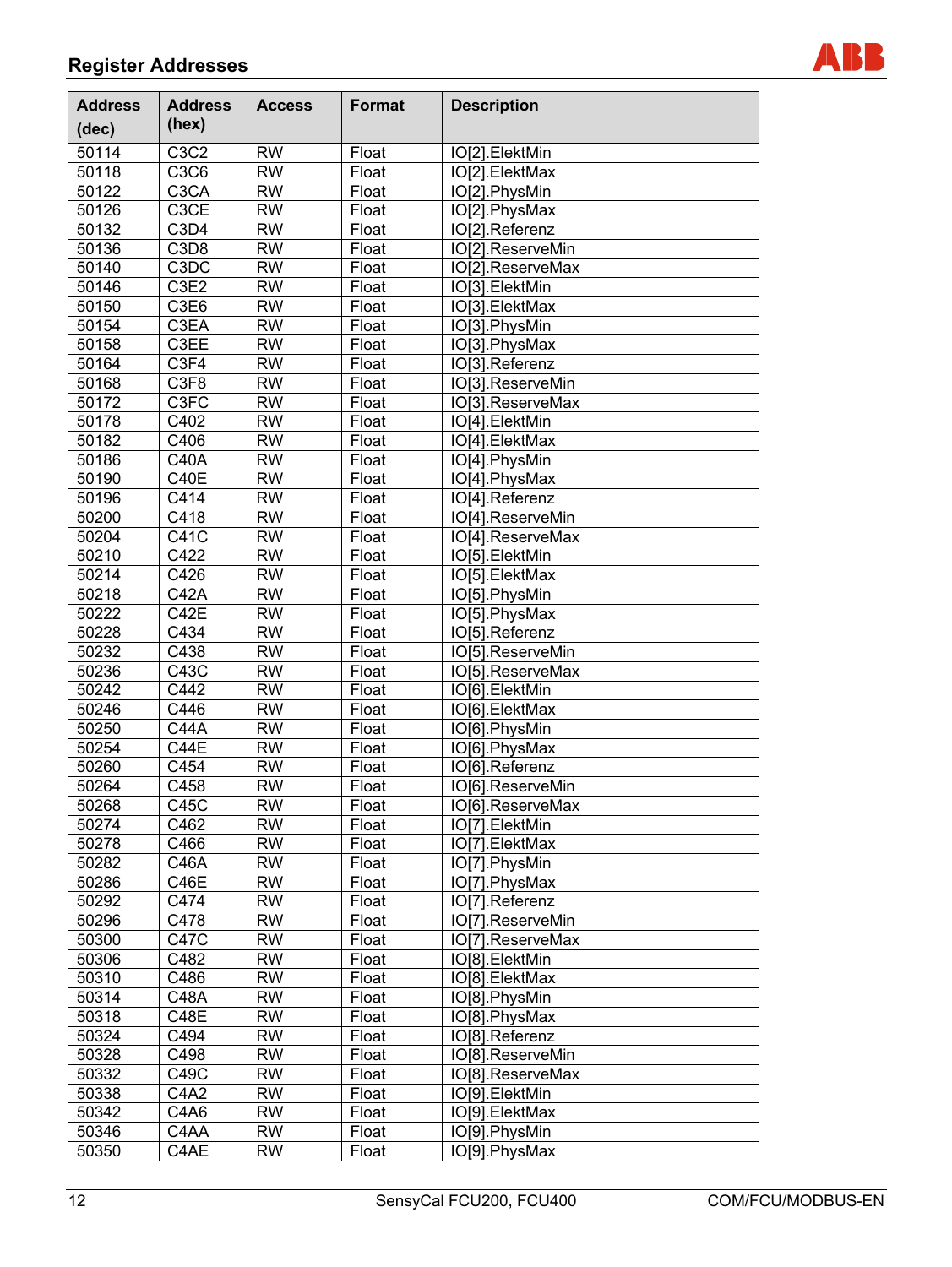

| <b>Address</b> | <b>Address</b>                | <b>Access</b>   | <b>Format</b> | <b>Description</b>       |
|----------------|-------------------------------|-----------------|---------------|--------------------------|
| (dec)          | (hex)                         |                 |               |                          |
| 50356          | C <sub>4</sub> B <sub>4</sub> | <b>RW</b>       | Float         | IO[9].Referenz           |
| 50360          | C4B8                          | $\overline{RW}$ | Float         | IO[9].ReserveMin         |
| 50364          | C <sub>4</sub> BC             | $\overline{RW}$ | Float         | IO[9].ReserveMax         |
| 50368          | C <sub>4</sub> C <sub>0</sub> | $\overline{RW}$ | Float         | Imp[0].Impuls            |
| 50372          | C4C4                          | $\overline{RW}$ | Float         | Imp[0].Schwelle          |
| 50380          | C <sub>4</sub> CC             | $\overline{RW}$ | Float         | Imp[1].Impuls            |
| 50384          | C <sub>4</sub> D <sub>0</sub> | $\overline{RW}$ | Float         | Imp[1].Schwelle          |
| 50394          | C <sub>4</sub> D <sub>A</sub> | $\overline{RW}$ | Float         | <b>Druck</b>             |
| 51376          | C8B0                          | $\overline{RW}$ | Integer       | Imp[0].Breite            |
| 51388          | C8BC                          | $\overline{RW}$ | Integer       | Imp[1].Breite            |
| 51392          | <b>C8C0</b>                   | $\overline{RW}$ | Integer       | ShowLog                  |
| 51510          | C936                          | $\overline{RW}$ | Integer       | Paßwort                  |
| 52000          | CB20                          | <b>RW</b>       | <b>Byte</b>   | Temp[0].Typ              |
| 52001          | <b>CB21</b>                   | <b>RW</b>       | <b>Byte</b>   | Temp[0].Reserve          |
| 52010          | CB <sub>2</sub> A             | $\overline{RW}$ | <b>Byte</b>   | Temp[0].RefCode          |
| 52011          | CB <sub>2</sub> B             | $\overline{RW}$ | <b>Byte</b>   | Temp[0].ReserveCode      |
| 52024          | <b>CB38</b>                   | $\overline{RW}$ | <b>Byte</b>   | Temp[1].Typ              |
| 52025          | <b>CB39</b>                   | $\overline{RW}$ | <b>Byte</b>   | Temp[1].Reserve          |
| 52034          | <b>CB42</b>                   | $\overline{RW}$ | <b>Byte</b>   | Temp[1].RefCode          |
| 52035          | CB43                          | $\overline{RW}$ | <b>Byte</b>   | Temp[1].ReserveCode      |
| 52048          | <b>CB50</b>                   | $\overline{RW}$ | <b>Byte</b>   | IO[0].Typ                |
| 52049          | <b>CB51</b>                   | <b>RW</b>       | <b>Byte</b>   | IO[0].Einheit            |
| 52066          | <b>CB62</b>                   | <b>RW</b>       | <b>Byte</b>   | IO[0].RefCode            |
| 52067          | CB63                          | <b>RW</b>       | <b>Byte</b>   | IO[0].ReserveCode        |
| 52080          | <b>CB70</b>                   | <b>RW</b>       | <b>Byte</b>   | $\overline{IO[1]}$ . Typ |
| 52081          | <b>CB71</b>                   | <b>RW</b>       | <b>Byte</b>   | IO[1].Einheit            |
| 52098          | <b>CB82</b>                   | <b>RW</b>       | <b>Byte</b>   | IO[1].RefCode            |
| 52099          | <b>CB83</b>                   | <b>RW</b>       | <b>Byte</b>   | IO[1].ReserveCode        |
| 52112          | <b>CB90</b>                   | <b>RW</b>       | <b>Byte</b>   | IO[2].Typ                |
| 52113          | CB91                          | <b>RW</b>       | <b>Byte</b>   | IO[2].Einheit            |
| 52130          | CBA2                          | <b>RW</b>       | <b>Byte</b>   | IO[2].RefCode            |
| 52131          | CBA3                          | <b>RW</b>       | <b>Byte</b>   | IO[2].ReserveCode        |
| 52144          | CBB <sub>0</sub>              | <b>RW</b>       | <b>Byte</b>   | IO[3].Typ                |
| 52145          | CBB1                          | <b>RW</b>       | <b>Byte</b>   | IO[3].Einheit            |
| 52162          | CBC <sub>2</sub>              | <b>RW</b>       | <b>Byte</b>   | IO[3].RefCode            |
| 52163          | CBC <sub>3</sub>              | <b>RW</b>       | <b>Byte</b>   | IO[3].ReserveCode        |
| 52176          | CBD <sub>0</sub>              | <b>RW</b>       | <b>Byte</b>   | IO[4].Typ                |
| 52177          | CBD1                          | <b>RW</b>       | <b>Byte</b>   | IO[4].Einheit            |
| 52194          | CBE2                          | <b>RW</b>       | <b>Byte</b>   | IO[4].RefCode            |
| 52195          | CBE3                          | <b>RW</b>       | <b>Byte</b>   | IO[4].ReserveCode        |
| 52208          | CBF0                          | <b>RW</b>       | <b>Byte</b>   | IO[5].Typ                |
| 52209          | CBF1                          | <b>RW</b>       | <b>Byte</b>   | IO[5].Einheit            |
| 52226          | CC <sub>02</sub>              | <b>RW</b>       | <b>Byte</b>   | IO[5].RefCode            |
| 52227          | CC03                          | <b>RW</b>       | <b>Byte</b>   | IO[5].ReserveCode        |
| 52240          | CC10                          | <b>RW</b>       | <b>Byte</b>   | IO[6].Typ                |
| 52241          | CC11                          | <b>RW</b>       | <b>Byte</b>   | IO[6].Einheit            |
| 52258          | CC22                          | <b>RW</b>       | <b>Byte</b>   | IO[6].RefCode            |
| 52259          | CC23                          | <b>RW</b>       | <b>Byte</b>   | IO[6].ReserveCode        |
| 52272          | CC30                          | <b>RW</b>       | <b>Byte</b>   | IO[7].Typ                |
| 52273          | CC31                          | <b>RW</b>       | <b>Byte</b>   | IO[7].Einheit            |
| 52290          | CC42                          | <b>RW</b>       | <b>Byte</b>   | IO[7].RefCode            |
| 52291          | CC43                          | <b>RW</b>       | <b>Byte</b>   | IO[7].ReserveCode        |
| 52304          | <b>CC50</b>                   | <b>RW</b>       | <b>Byte</b>   | IO[8].Typ                |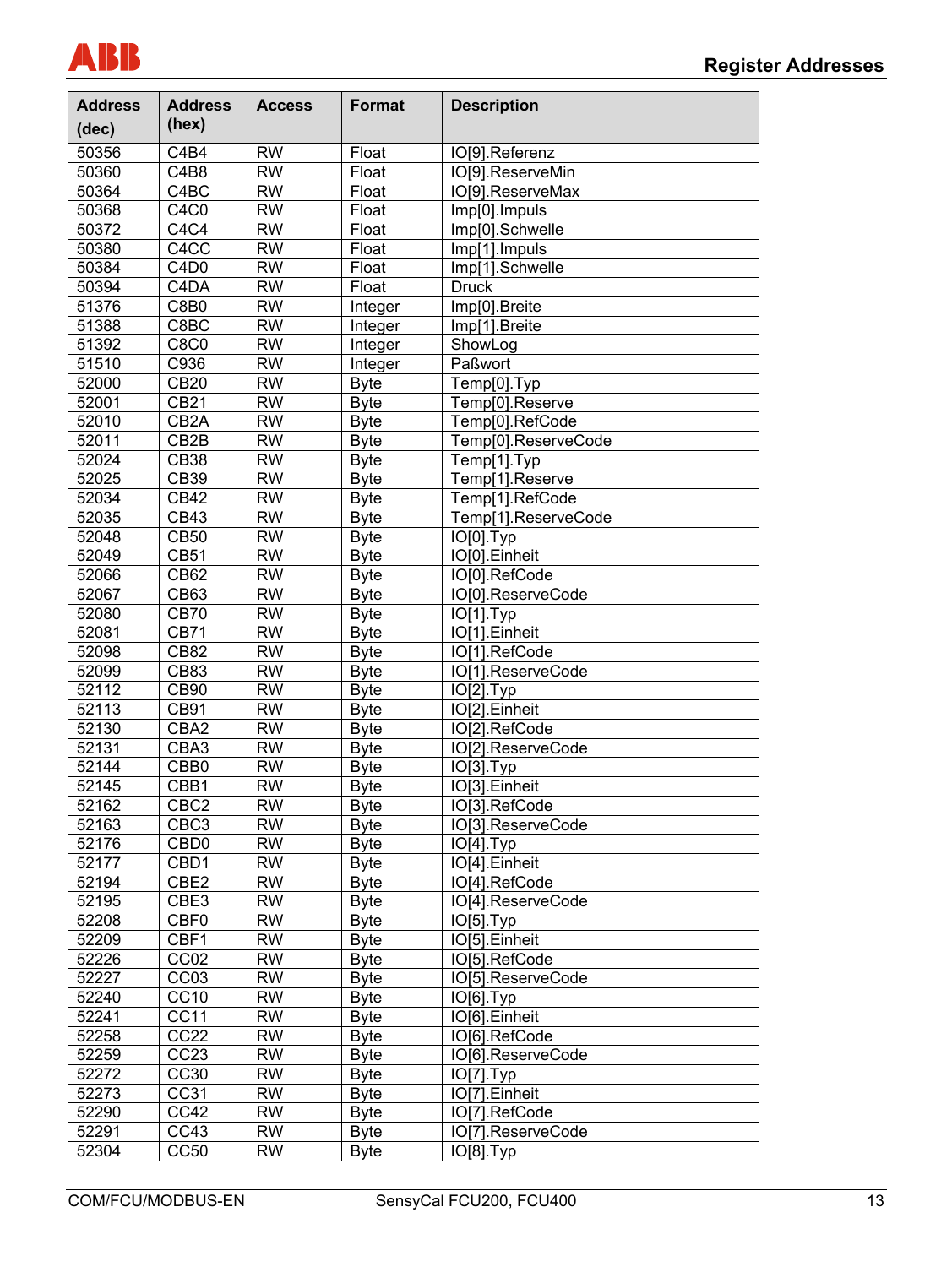

| <b>Address</b> | <b>Address</b>    | <b>Access</b>   | Format           | <b>Description</b>            |
|----------------|-------------------|-----------------|------------------|-------------------------------|
| (dec)          | (hex)             |                 |                  |                               |
| 52305          | <b>CC51</b>       | <b>RW</b>       | <b>Byte</b>      | IO[8].Einheit                 |
| 52322          | CC62              | <b>RW</b>       | <b>Byte</b>      | IO[8].RefCode                 |
| 52323          | CC63              | <b>RW</b>       | <b>Byte</b>      | IO[8].ReserveCode             |
| 52336          | <b>CC70</b>       | <b>RW</b>       | <b>Byte</b>      | IO[9].Typ                     |
| 52337          | <b>CC71</b>       | <b>RW</b>       | <b>Byte</b>      | IO[9].Einheit                 |
| 52354          | <b>CC82</b>       | <b>RW</b>       | <b>Byte</b>      | IO[9].RefCode                 |
| 52355          | CC83              | <b>RW</b>       | <b>Byte</b>      | IO[9].ReserveCode             |
| 52378          | CC9A              | <b>RW</b>       | <b>Byte</b>      | Imp[0]. Einheit               |
| 52379          | CC9B              | <b>RW</b>       | <b>Byte</b>      | Imp[0].Komma                  |
| 52390          | CCA6              | <b>RW</b>       | <b>Byte</b>      | Imp[1].Einheit                |
| 52391          | CCA7              | <b>RW</b>       | <b>Byte</b>      | Imp[1].Komma                  |
| 52398          | <b>CCAE</b>       | <b>RW</b>       | Byte (14)        | AuftragNr[14]                 |
| 52412          | CCBC              | <b>RW</b>       | Byte $(8)$       | FertigNr[8]                   |
| 52420          | CCC4              | <b>RW</b>       | Byte $(3)$       | Reserve <sup>[3]</sup>        |
| 52423          | CCC7              | <b>RW</b>       | <b>Byte (16)</b> | BestellNr[16]                 |
| 52439          | CCD7              | <b>RW</b>       | Byte (21)        | strFreeText1[21]              |
| 52460          | <b>CCEC</b>       | <b>RW</b>       | Byte (21)        | strFreeText2[21]              |
| 52481          | $\overline{CD}01$ | <b>RW</b>       | Byte $(2)$       | Stichtag1[2]                  |
| 52483          | CD <sub>03</sub>  | <b>RW</b>       | Byte $(2)$       | Stichtag2[2]                  |
| 52485          | CD <sub>05</sub>  | <b>RW</b>       | <b>Byte</b>      | Periode                       |
| 52486          | CD <sub>06</sub>  | <b>RW</b>       | <b>Byte</b>      | IntegraTime                   |
| 52487          | CD <sub>07</sub>  | <b>RW</b>       | Byte $(4)$       | Steckplatz[4]                 |
| 52491          | CD <sub>0</sub> B | <b>RW</b>       | <b>Byte</b>      | <b>Baudrate</b>               |
| 52492          | <b>CD0C</b>       | <b>RW</b>       | <b>Byte</b>      | <b>BusNr</b>                  |
| 52493          | <b>CD0D</b>       | <b>RW</b>       | <b>Byte</b>      | Eichung                       |
| 52494          | <b>CD0E</b>       | <b>RW</b>       | <b>Byte</b>      | Sprache                       |
| 52495          | <b>CD0F</b>       | <b>RW</b>       | <b>Byte</b>      | Speisung                      |
| 52496          | CD <sub>10</sub>  | <b>RW</b>       | <b>Byte</b>      | Einbauseite                   |
| 52497          | CD <sub>11</sub>  | <b>RW</b>       | <b>Byte</b>      | TempEinheit                   |
| 52498          | <b>CD12</b>       | <b>RW</b>       | <b>Byte</b>      | Counter <sub>2Art</sub>       |
| 52499          | CD <sub>13</sub>  | <b>RW</b>       | <b>Byte</b>      | Counter3Art                   |
| 52500          | CD <sub>14</sub>  | <b>RW</b>       | <b>Byte</b>      | DateFormat                    |
| 52501          | <b>CD15</b>       | <b>RW</b>       | <b>Byte</b>      | SFlags1                       |
| 52502          | CD <sub>16</sub>  | <b>RW</b>       | <b>Byte</b>      | SFlags <sub>2</sub>           |
| 52503          | CD17              | $\overline{RW}$ | Byte $(3)$       | VersionsNr[3]                 |
| 52506          | CD <sub>1</sub> A | <b>RW</b>       | <b>Byte</b>      | LCD P Unit                    |
| 52507          | CD <sub>1</sub> B | <b>RW</b>       | <b>Byte</b>      | LCD_qm_Unit                   |
| 52508          | CD <sub>1</sub> C | <b>RW</b>       | <b>Byte</b>      | LCD_qv_Unit                   |
| 52509          | CD <sub>1</sub> D | <b>RW</b>       | <b>Byte</b>      | Stundenoffset                 |
| 53000          | CF <sub>08</sub>  | R <sub>O</sub>  | Byte(x)          | Fehlermeldungen:              |
|                |                   |                 |                  | MainError (MSB)               |
|                |                   |                 |                  | MainError (LSB)               |
|                |                   |                 |                  | Fehler1 Ein Stunden           |
|                |                   |                 |                  | Minuten                       |
|                |                   |                 |                  | Tag                           |
|                |                   |                 |                  | Monat                         |
|                |                   |                 |                  | Jahr                          |
|                |                   |                 |                  | FehlertextNr                  |
|                |                   |                 |                  | Aus Stunden                   |
|                |                   |                 |                  | Minuten                       |
|                |                   |                 |                  | Tag                           |
|                |                   |                 |                  | Monat                         |
|                |                   |                 |                  | Jahr                          |
|                |                   |                 |                  | Trennzeichen AxH (x=FehlerNr) |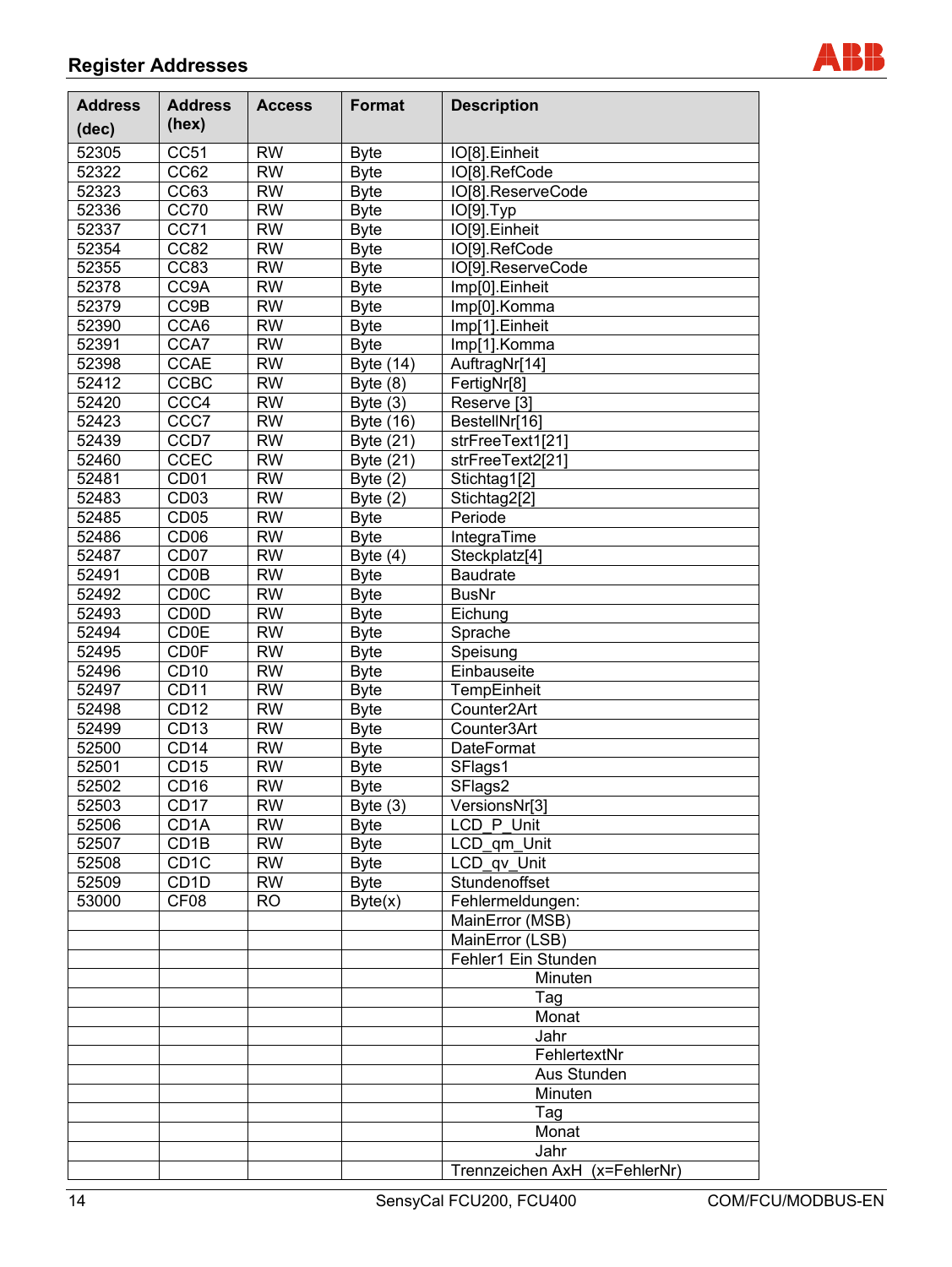

| <b>Address</b><br>(dec) | <b>Address</b><br>(hex)       | <b>Access</b> | <b>Format</b> | <b>Description</b>              |
|-------------------------|-------------------------------|---------------|---------------|---------------------------------|
|                         |                               |               |               | Fehler2                         |
| 53100                   | CF6C                          | <b>RO</b>     | Byte $(x)$    | Fehlertexte1:                   |
|                         |                               |               |               | Text1 (ASCII) 21 Byte           |
|                         |                               |               |               | Text <sub>2</sub>               |
| 53200                   | CFD <sub>0</sub>              | <b>RO</b>     | Byte $(x)$    | Fehlertexte2: (falls vorhanden) |
|                         |                               |               |               | Text11                          |
|                         |                               |               |               | Text12                          |
| 54002                   | D <sub>2F2</sub>              | <b>RW</b>     | Float         | F01                             |
| 54006                   | D <sub>2F6</sub>              | <b>RW</b>     | Float         | F02                             |
| 54012                   | D <sub>2</sub> FC             | <b>RW</b>     | Float         | F03                             |
| 54016                   | D300                          | <b>RW</b>     | Float         | F04                             |
| 54020                   | D304                          | <b>RW</b>     | Float         | F05                             |
| 54026                   | D <sub>30</sub> A             | <b>RW</b>     | Float         | F06                             |
| 54030                   | D30E                          | <b>RW</b>     | Float         | F07                             |
| 54036                   | D314                          | <b>RW</b>     | Float         | F08                             |
|                         |                               | <b>RW</b>     | Float         |                                 |
| 54040                   | D318                          | <b>RW</b>     |               | F09<br>F10                      |
| 54044                   | <b>D31C</b>                   |               | Float         |                                 |
| 54050                   | D322                          | <b>RW</b>     | Float         | F11                             |
| 54054                   | D326                          | <b>RW</b>     | Float         | F <sub>12</sub>                 |
| 54058                   | D <sub>32</sub> A             | <b>RW</b>     | Float         | F <sub>13</sub>                 |
| 54062                   | D32E                          | <b>RW</b>     | Float         | F14                             |
| 54068                   | D334                          | <b>RW</b>     | Float         | F <sub>15</sub>                 |
| 54072                   | D338                          | <b>RW</b>     | Float         | F16                             |
| 54076                   | D <sub>3</sub> 3C             | <b>RW</b>     | Float         | F <sub>17</sub>                 |
| 54082                   | D342                          | <b>RW</b>     | Float         | F18                             |
| 54086                   | D346                          | <b>RW</b>     | Float         | F <sub>19</sub>                 |
| 54090                   | D34A                          | <b>RW</b>     | Float         | F20                             |
| 54094                   | D34E                          | <b>RW</b>     | Float         | F <sub>21</sub>                 |
| 54100                   | D354                          | <b>RW</b>     | Float         | F <sub>22</sub>                 |
| 54104                   | D358                          | <b>RW</b>     | Float         | F <sub>23</sub>                 |
| 54108                   | <b>D35C</b>                   | <b>RW</b>     | Float         | F <sub>24</sub>                 |
| 54114                   | D362                          | <b>RW</b>     | Float         | F <sub>25</sub>                 |
| 54118                   | D366                          | <b>RW</b>     | Float         | F <sub>26</sub>                 |
| 54122                   | D <sub>36</sub> A             | <b>RW</b>     | Float         | F <sub>27</sub>                 |
| 54126                   | D36E                          | <b>RW</b>     | Float         | F <sub>28</sub>                 |
| 54132                   | D374                          | <b>RW</b>     | Float         | F <sub>29</sub>                 |
| 54136                   | D378                          | <b>RW</b>     | Float         | F30                             |
| 54140                   | <b>D37C</b>                   | <b>RW</b>     | Float         | F31                             |
| 54146                   | D382                          | <b>RW</b>     | Float         | $\overline{F}32$                |
| 54150                   | D386                          | <b>RW</b>     | Float         | F33                             |
| 54154                   | D <sub>3</sub> 8A             | <b>RW</b>     | Float         | F34                             |
| 54158                   | D38E                          | <b>RW</b>     | Float         | F35                             |
| 54164                   | D394                          | <b>RW</b>     | Float         | F36                             |
| 54168                   | D398                          | <b>RW</b>     | Float         | F37                             |
| 54172                   | D39C                          | <b>RW</b>     | Float         | F38                             |
| 54178                   | D <sub>3</sub> A <sub>2</sub> | <b>RW</b>     | Float         | F39                             |
| 54182                   | D <sub>3</sub> A <sub>6</sub> | <b>RW</b>     | Float         | F40                             |
| 54186                   | D <sub>3</sub> AA             | <b>RW</b>     | Float         | F41                             |
| 54190                   | D3AE                          | <b>RW</b>     | Float         | F42                             |
| 54196                   | D <sub>3</sub> B <sub>4</sub> | <b>RW</b>     | Float         | F43                             |
| 54200                   | D3B8                          | <b>RW</b>     | Float         | F44                             |
| 54204                   | D3BC                          | <b>RW</b>     | Float         | F45                             |
| 54210                   | D <sub>3</sub> C <sub>2</sub> | <b>RW</b>     | Float         | F46                             |
|                         |                               |               |               |                                 |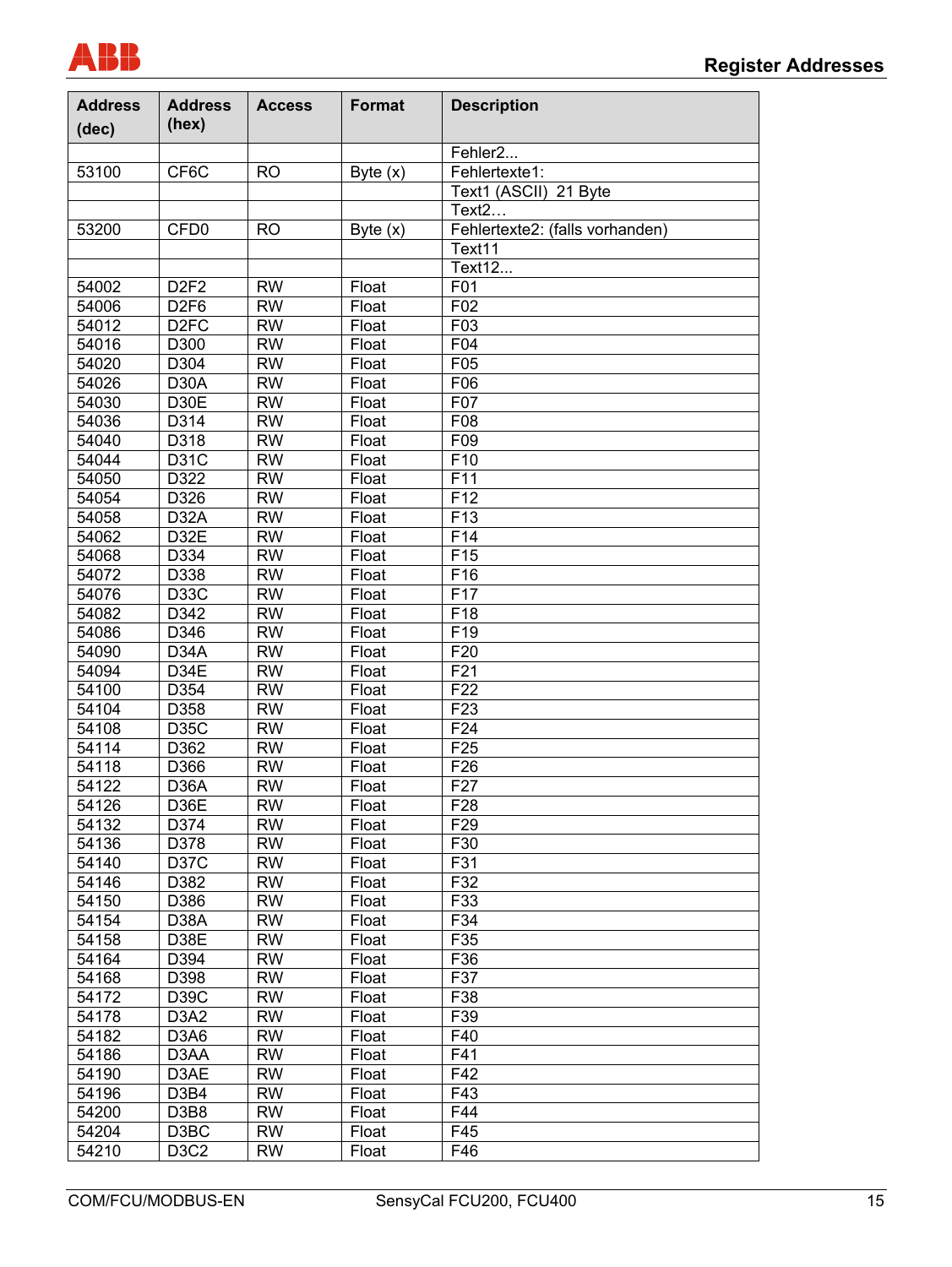

| <b>Address</b>     | <b>Address</b>                | <b>Access</b>   | Format              | <b>Description</b> |
|--------------------|-------------------------------|-----------------|---------------------|--------------------|
| (dec)              | (hex)                         |                 |                     |                    |
| 54214              | D <sub>3</sub> C <sub>6</sub> | <b>RW</b>       |                     | F47                |
| 54218              | D <sub>3</sub> CA             | <b>RW</b>       | Float<br>Float      | F48                |
| 54222              | D3CE                          | <b>RW</b>       | Float               | F49                |
| 54228              | D <sub>3</sub> D <sub>4</sub> | <b>RW</b>       | Float               | F50                |
| 54232              | D <sub>3</sub> D <sub>8</sub> | <b>RW</b>       | Float               | F51                |
| 54236              | D <sub>3</sub> D <sub>C</sub> | <b>RW</b>       | Float               | F <sub>52</sub>    |
| $\overline{54242}$ | D <sub>3E2</sub>              | <b>RW</b>       | Float               | F53                |
| 54246              |                               | <b>RW</b>       | Float               | F54                |
| 54250              | D3E6<br>D3EA                  | <b>RW</b>       | Float               | F <sub>55</sub>    |
| 54254              | D3EE                          | <b>RW</b>       | Float               |                    |
|                    | D <sub>3F4</sub>              | <b>RW</b>       |                     | F56                |
| 54260              | D3F8                          | <b>RW</b>       | Float               | F <sub>57</sub>    |
| 54264              |                               |                 | Float               | F58                |
| 54268              | D3FC                          | <b>RW</b>       | Float               | F59                |
| 54274              | D402                          | <b>RW</b>       | Float               | F60                |
| 54278              | D406                          | <b>RW</b>       | Float               | F61                |
| 54282              | <b>D40A</b>                   | <b>RW</b>       | Float               | F62                |
| 54286              | D40E                          | <b>RW</b>       | Float               | F63                |
| 54292              | D414                          | <b>RW</b>       | Float               | F64                |
| 54296              | D418                          | <b>RW</b>       | Float               | F65                |
| 54300              | D41C                          | <b>RW</b>       | Float               | F66                |
| 54306              | D422                          | <b>RW</b>       | Float               | F67                |
| 54310              | D426                          | <b>RW</b>       | Float               | F68                |
| 54314              | D <sub>42</sub> A             | <b>RW</b>       | Float               | F69                |
| 54318              | D42E                          | <b>RW</b>       | Float               | F70                |
| 54324              | D434                          | <b>RW</b>       | Float               | F71                |
| 54328              | D438                          | <b>RW</b>       | Float               | F72                |
| 54332              | D43C                          | <b>RW</b>       | Float               | F73                |
| 54338              | D442                          | <b>RW</b>       | Float               | F74                |
| 54342              | D446                          | <b>RW</b>       | Float               | F75                |
| 54346              | D44A                          | <b>RW</b>       | Float               | F76                |
| 54350              | D44E                          | <b>RW</b>       | Float               | F77                |
| 54356              | D454                          | <b>RW</b>       | Float               | F78                |
| 54360              | D458                          | <b>RW</b>       | Float               | F79                |
| 54364              | D45C                          | <b>RW</b>       | Float               | F80                |
| 54368              | D <sub>46</sub> 0             | $\overline{RW}$ | $\overline{Flo}$ at | F81                |
| 54372              | D464                          | <b>RW</b>       | Float               | F82                |
| 54380              | D46C                          | <b>RW</b>       | Float               | F83                |
| 54384              | D470                          | <b>RW</b>       | Float               | F84                |
| 54394              | D <sub>47</sub> A             | <b>RW</b>       | Float               | F85                |
| 55376              | D850                          | <b>RW</b>       | Integer             | 101                |
| 55388              | <b>D85C</b>                   | <b>RW</b>       | Integer             | 102                |
| 55392              | D860                          | <b>RW</b>       | Integer             | 103                |
| 55510              | D8D6                          | <b>RW</b>       | Integer             | 104                |
| 56000              | DAC0                          | <b>RW</b>       | <b>Byte</b>         | <b>B01</b>         |
| 56001              | DAC1                          | <b>RW</b>       | <b>Byte</b>         | <b>B02</b>         |
| 56010              | <b>DACA</b>                   | <b>RW</b>       | <b>Byte</b>         | <b>B03</b>         |
| 56011              | <b>DACB</b>                   | <b>RW</b>       | <b>Byte</b>         | <b>B04</b>         |
| 56024              | DAD <sub>8</sub>              | <b>RW</b>       | <b>Byte</b>         | <b>B05</b>         |
| 56025              | DAD <sub>9</sub>              | <b>RW</b>       | <b>Byte</b>         | <b>B06</b>         |
| 56034              | DAE <sub>2</sub>              | <b>RW</b>       | <b>Byte</b>         | <b>B07</b>         |
| 56035              | DAE3                          | <b>RW</b>       | <b>Byte</b>         | <b>B08</b>         |
| 56048              | DAF <sub>0</sub>              | <b>RW</b>       | <b>Byte</b>         | <b>B09</b>         |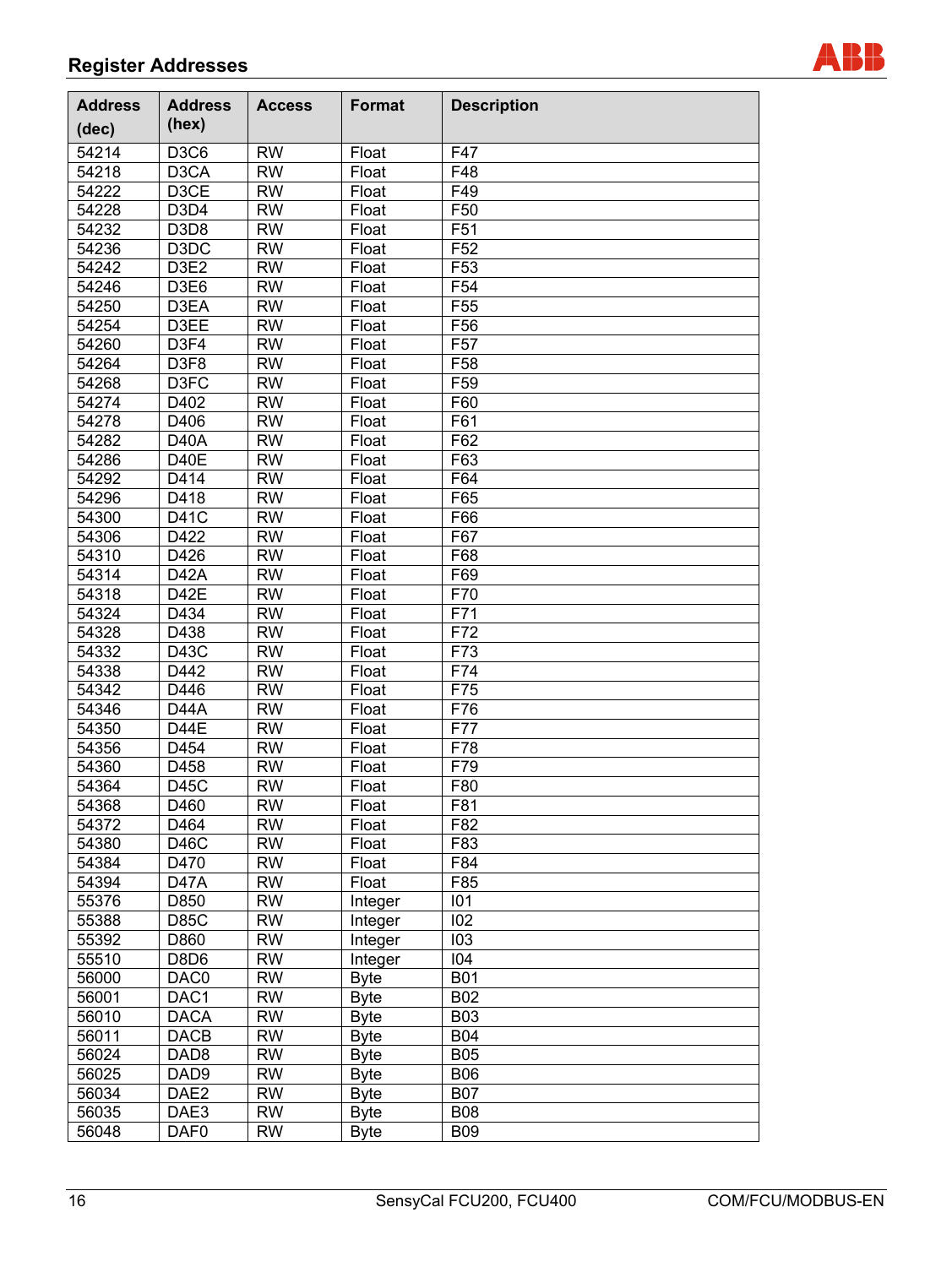

| <b>Address</b><br>(dec) | <b>Address</b><br>(hex) | <b>Access</b> | <b>Format</b> | <b>Description</b> |
|-------------------------|-------------------------|---------------|---------------|--------------------|
| 56049                   | DAF1                    | <b>RW</b>     | <b>Byte</b>   | <b>B10</b>         |
| 56066                   | <b>DB02</b>             | <b>RW</b>     | <b>Byte</b>   | <b>B11</b>         |
| 56067                   | <b>DB03</b>             | <b>RW</b>     | <b>Byte</b>   | <b>B12</b>         |
| 56080                   | <b>DB10</b>             | <b>RW</b>     | <b>Byte</b>   | <b>B13</b>         |
| 56081                   | <b>DB11</b>             | <b>RW</b>     | <b>Byte</b>   | <b>B14</b>         |
| 56098                   | <b>DB22</b>             | <b>RW</b>     | <b>Byte</b>   | <b>B15</b>         |
| 56099                   | <b>DB23</b>             | <b>RW</b>     | <b>Byte</b>   | <b>B16</b>         |
| 56112                   | <b>DB30</b>             | <b>RW</b>     | <b>Byte</b>   | <b>B17</b>         |
| 56113                   | <b>DB31</b>             | <b>RW</b>     | <b>Byte</b>   | <b>B18</b>         |
| 56130                   | <b>DB42</b>             | <b>RW</b>     | <b>Byte</b>   | <b>B19</b>         |
| 56131                   | <b>DB43</b>             | <b>RW</b>     | <b>Byte</b>   | <b>B20</b>         |
| 56144                   | <b>DB50</b>             | <b>RW</b>     | <b>Byte</b>   | <b>B21</b>         |
| 56145                   | <b>DB51</b>             | <b>RW</b>     | <b>Byte</b>   | <b>B22</b>         |
| 56162                   | <b>DB62</b>             | <b>RW</b>     | <b>Byte</b>   | <b>B23</b>         |
| 56163                   | DB63                    | <b>RW</b>     | <b>Byte</b>   | <b>B24</b>         |
| 56176                   | <b>DB70</b>             | <b>RW</b>     | <b>Byte</b>   | <b>B25</b>         |
| 56177                   | <b>DB71</b>             | <b>RW</b>     | <b>Byte</b>   | <b>B26</b>         |
| 56194                   | <b>DB82</b>             | <b>RW</b>     | <b>Byte</b>   | <b>B27</b>         |
| 56195                   | <b>DB83</b>             | <b>RW</b>     | <b>Byte</b>   | <b>B28</b>         |
| 56208                   | <b>DB90</b>             | <b>RW</b>     | <b>Byte</b>   | <b>B29</b>         |
| 56209                   | <b>DB91</b>             | <b>RW</b>     | <b>Byte</b>   | <b>B30</b>         |
| 56226                   | DBA <sub>2</sub>        | <b>RW</b>     | <b>Byte</b>   | <b>B31</b>         |
| 56227                   | DBA3                    | <b>RW</b>     | <b>Byte</b>   | <b>B32</b>         |
| 56240                   | DBB <sub>0</sub>        | <b>RW</b>     | <b>Byte</b>   | <b>B33</b>         |
| 56241                   | DBB1                    | <b>RW</b>     | <b>Byte</b>   | <b>B34</b>         |
| 56258                   | DBC <sub>2</sub>        | <b>RW</b>     | <b>Byte</b>   | <b>B35</b>         |
| 56259                   | DBC <sub>3</sub>        | <b>RW</b>     | <b>Byte</b>   | <b>B36</b>         |
| 56272                   | DBD <sub>0</sub>        | <b>RW</b>     | <b>Byte</b>   | <b>B37</b>         |
| 56273                   | DBD1                    | <b>RW</b>     | <b>Byte</b>   | <b>B38</b>         |
| 56290                   | DBE <sub>2</sub>        | <b>RW</b>     | <b>Byte</b>   | <b>B39</b>         |
| 56291                   | DBE3                    | <b>RW</b>     | <b>Byte</b>   | <b>B40</b>         |
| 56304                   | DBF0                    | <b>RW</b>     | <b>Byte</b>   | <b>B41</b>         |
| 56305                   | DBF1                    | <b>RW</b>     | <b>Byte</b>   | <b>B42</b>         |
| 56322                   | DC <sub>02</sub>        | <b>RW</b>     | Byte          | <b>B43</b>         |
| 56323                   | DC03                    | <b>RW</b>     | <b>Byte</b>   | <b>B44</b>         |
| 56336                   | <b>DC10</b>             | <b>RW</b>     | <b>Byte</b>   | B45                |
| 56337                   | DC11                    | <b>RW</b>     | <b>Byte</b>   | <b>B46</b>         |
| 56354                   | <b>DC22</b>             | <b>RW</b>     | <b>Byte</b>   | <b>B47</b>         |
| 56355                   | <b>DC23</b>             | <b>RW</b>     | <b>Byte</b>   | <b>B48</b>         |
| 56378                   | DC3A                    | <b>RW</b>     | <b>Byte</b>   | <b>B49</b>         |
| 56379                   | DC3B                    | <b>RW</b>     | <b>Byte</b>   | <b>B50</b>         |
| 56390                   | <b>DC46</b>             | <b>RW</b>     | <b>Byte</b>   | <b>B51</b>         |
| 56391                   | <b>DC47</b>             | <b>RW</b>     | <b>Byte</b>   | <b>B52</b>         |
| 56398                   | DC4E                    | <b>RW</b>     | Byte (14)     | <b>B53</b>         |
| 56420                   | DC64                    | <b>RW</b>     | Byte $(3)$    | <b>B54</b>         |
| 56423                   | DC67                    | <b>RW</b>     | Byte (16)     | <b>B55</b>         |
| 56439                   | DC77                    | <b>RW</b>     | Byte (21)     | <b>B56</b>         |
| 56460                   | DC8C                    | <b>RW</b>     | Byte (21)     | <b>B57</b>         |
| 56481                   | DCA1                    | <b>RW</b>     | Byte $(2)$    | <b>B58</b>         |
| 56483                   | DCA3                    | <b>RW</b>     | Byte $(2)$    | <b>B59</b>         |
| 56485                   | DCA5                    | <b>RW</b>     | <b>Byte</b>   | <b>B60</b>         |
| 56486                   | DCA6                    | <b>RW</b>     | <b>Byte</b>   | <b>B61</b>         |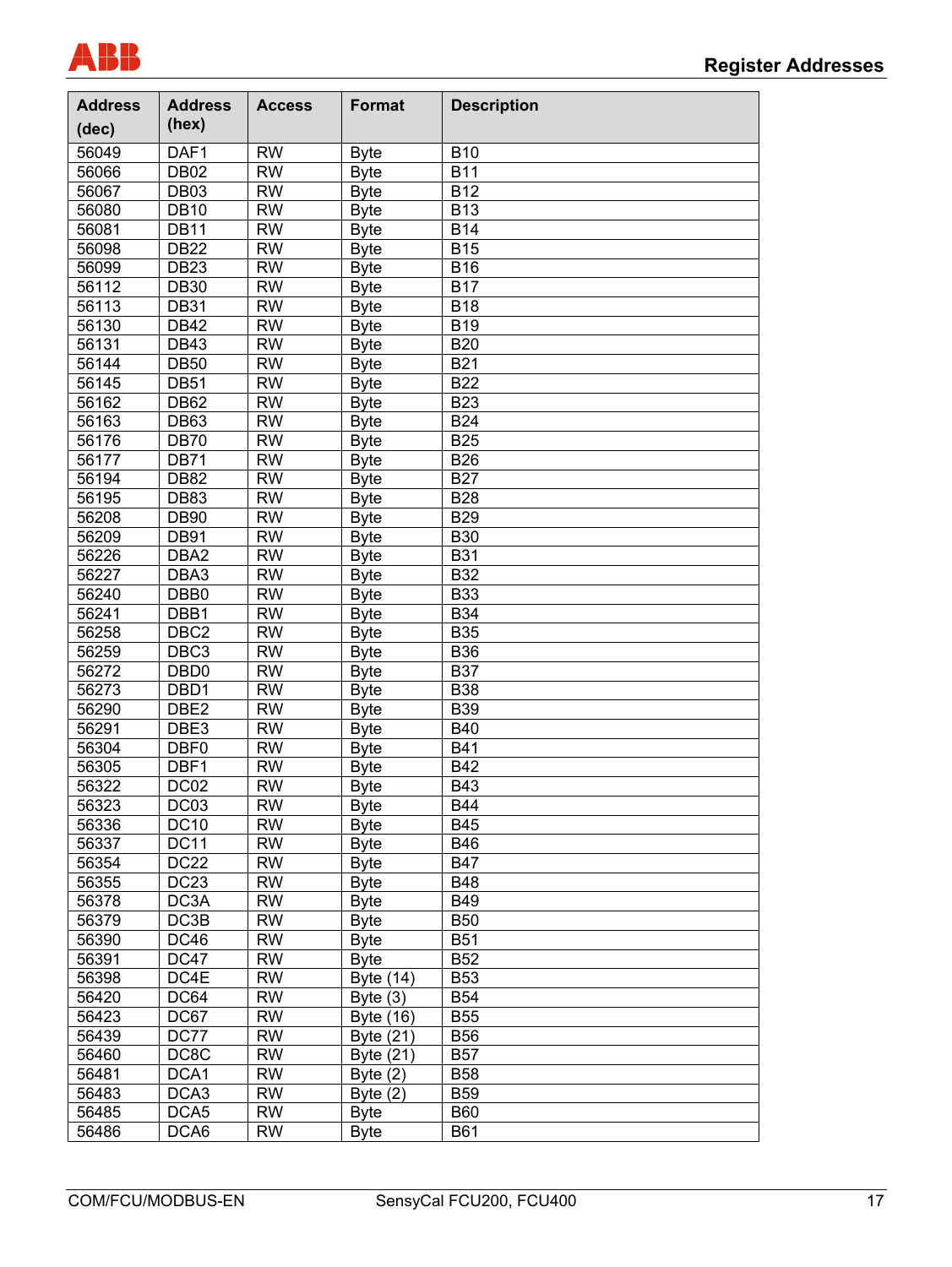

| <b>Address</b><br>(dec) | <b>Address</b><br>(hex) | <b>Access</b> | <b>Format</b> | <b>Description</b> |
|-------------------------|-------------------------|---------------|---------------|--------------------|
| 56487                   | DCA7                    | <b>RW</b>     | Byte $(4)$    | <b>B62</b>         |
| 56491                   | <b>DCAB</b>             | <b>RW</b>     | <b>Byte</b>   | <b>B63</b>         |
| 56492                   | <b>DCAC</b>             | <b>RW</b>     | <b>Byte</b>   | <b>B64</b>         |
| 56493                   | <b>DCAD</b>             | <b>RW</b>     | <b>Byte</b>   | <b>B65</b>         |
| 56494                   | <b>DCAE</b>             | <b>RW</b>     | Byte          | <b>B66</b>         |
| 56495                   | <b>DCAF</b>             | <b>RW</b>     | Byte          | <b>B67</b>         |
| 56496                   | DCB <sub>0</sub>        | <b>RW</b>     | <b>Byte</b>   | <b>B68</b>         |
| 56497                   | DCB <sub>1</sub>        | <b>RW</b>     | <b>Byte</b>   | <b>B69</b>         |
| 56498                   | DCB <sub>2</sub>        | <b>RW</b>     | <b>Byte</b>   | <b>B70</b>         |
| 56499                   | DCB <sub>3</sub>        | <b>RW</b>     | <b>Byte</b>   | <b>B71</b>         |
| 56500                   | DCB4                    | <b>RW</b>     | <b>Byte</b>   | <b>B72</b>         |
| 56501                   | DCB <sub>5</sub>        | <b>RW</b>     | <b>Byte</b>   | <b>B73</b>         |
| 56502                   | DCB <sub>6</sub>        | <b>RW</b>     | <b>Byte</b>   | <b>B74</b>         |
| 56503                   | DCB7                    | <b>RW</b>     | Byte $(3)$    | <b>B75</b>         |
| 56506                   | <b>DCBA</b>             | <b>RW</b>     | Byte          | <b>B76</b>         |
| 56507                   | <b>DCBB</b>             | <b>RW</b>     | <b>Byte</b>   | <b>B77</b>         |
| 56508                   | <b>DCBC</b>             | <b>RW</b>     | <b>Byte</b>   | <b>B78</b>         |
| 56509                   | <b>DCBD</b>             | <b>RW</b>     | <b>Byte</b>   | <b>B79</b>         |

RO = ReadOnly

RW = ReadWrite

WO = WriteOnly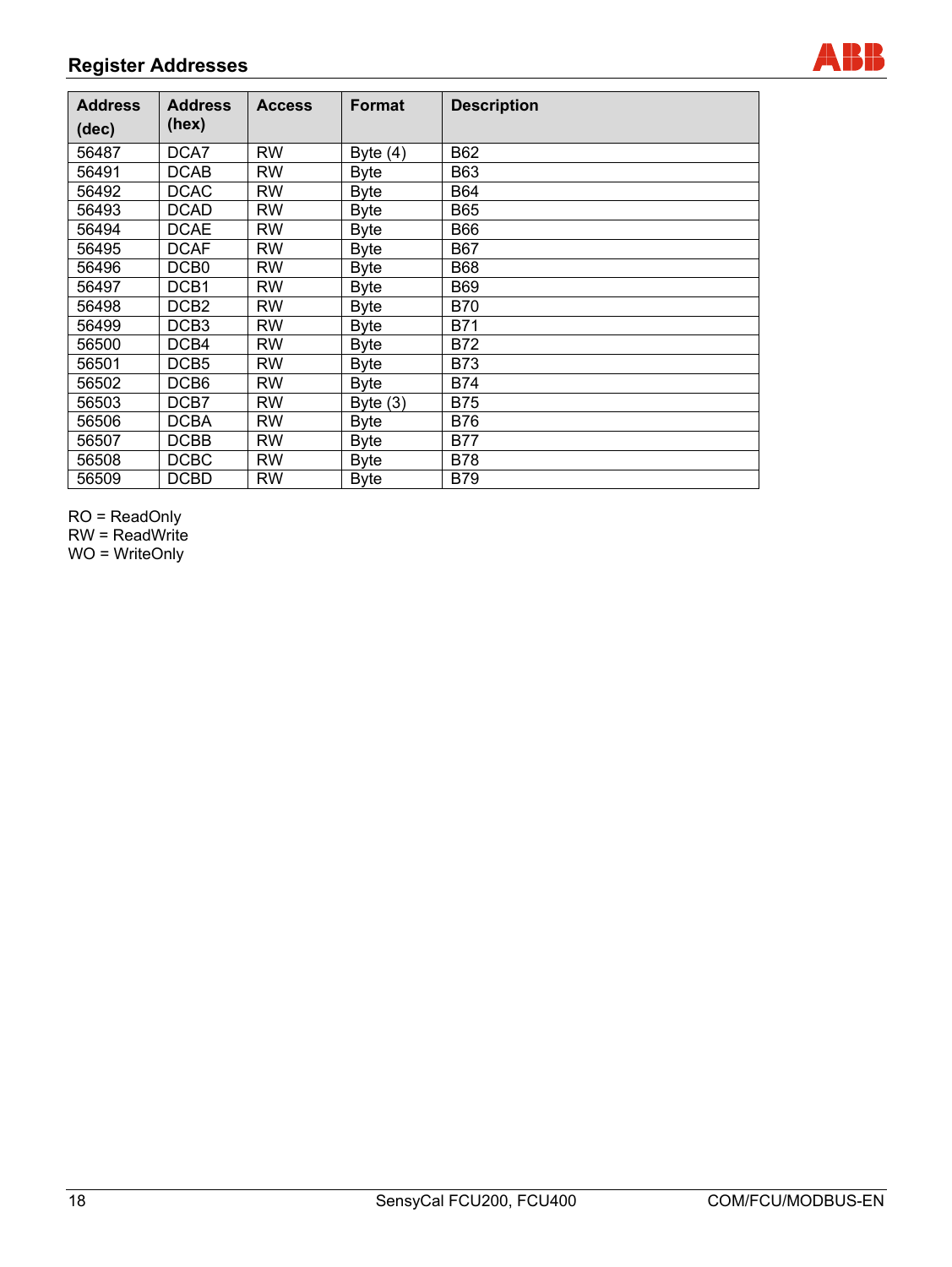

## **8 Appendix**

**8.1 Pinning RS232/RS485** 

| x0             | <b>GND RS232</b>       | SubD <sub>5</sub> |
|----------------|------------------------|-------------------|
| x1             | <b>TxD RS232</b>       | SubD <sub>2</sub> |
| x <sub>2</sub> | <b>RxD RS232</b>       | SubD <sub>3</sub> |
| x3             | +B RS485 (Termination) |                   |
| x4             | RS485 +TxD/RxD         | SubD <sub>3</sub> |
| x5             | RS485-TxD/RxD          | SubD <sub>8</sub> |
| x <sub>6</sub> | -B RS485 (Termination) |                   |
| x7             | <b>GND RS485</b>       | SubD <sub>5</sub> |

**x = 6…9 depends on extension card 1…4** 

## **8.2 SensyCal Parameters**

Special Functions (Flags1)

|            | $Bit 4 \setminus$ Source : 001 automatisch | 101 RS232             |
|------------|--------------------------------------------|-----------------------|
| Bit 5 $\}$ | 011 Optokopf                               | 110 RS485             |
| Bit 6 $/$  | 100 MBus-Repeater                          |                       |
| Rit 7      | $0 =$ Protocol MBus                        | $1 =$ Protocol ModBus |

Special Functions (Flags2)

Bit 2 0 = Modbus protocol Totalflow 1 = Protocol Digimatik

Special Functions II (ShowLog)

|  | Bit $0 \quad 0 =$ no parity              | $1 =$ parity*)                       |
|--|------------------------------------------|--------------------------------------|
|  | Bit $1 \quad 0$ = even parity            | $1 =$ odd parity <sup>*</sup> )      |
|  | Bit $2 \qquad 0 = FC 03$ normal telegram | $1 = FC$ 03 telegram length 9 byte*) |
|  | *)=Function available after reset        |                                      |